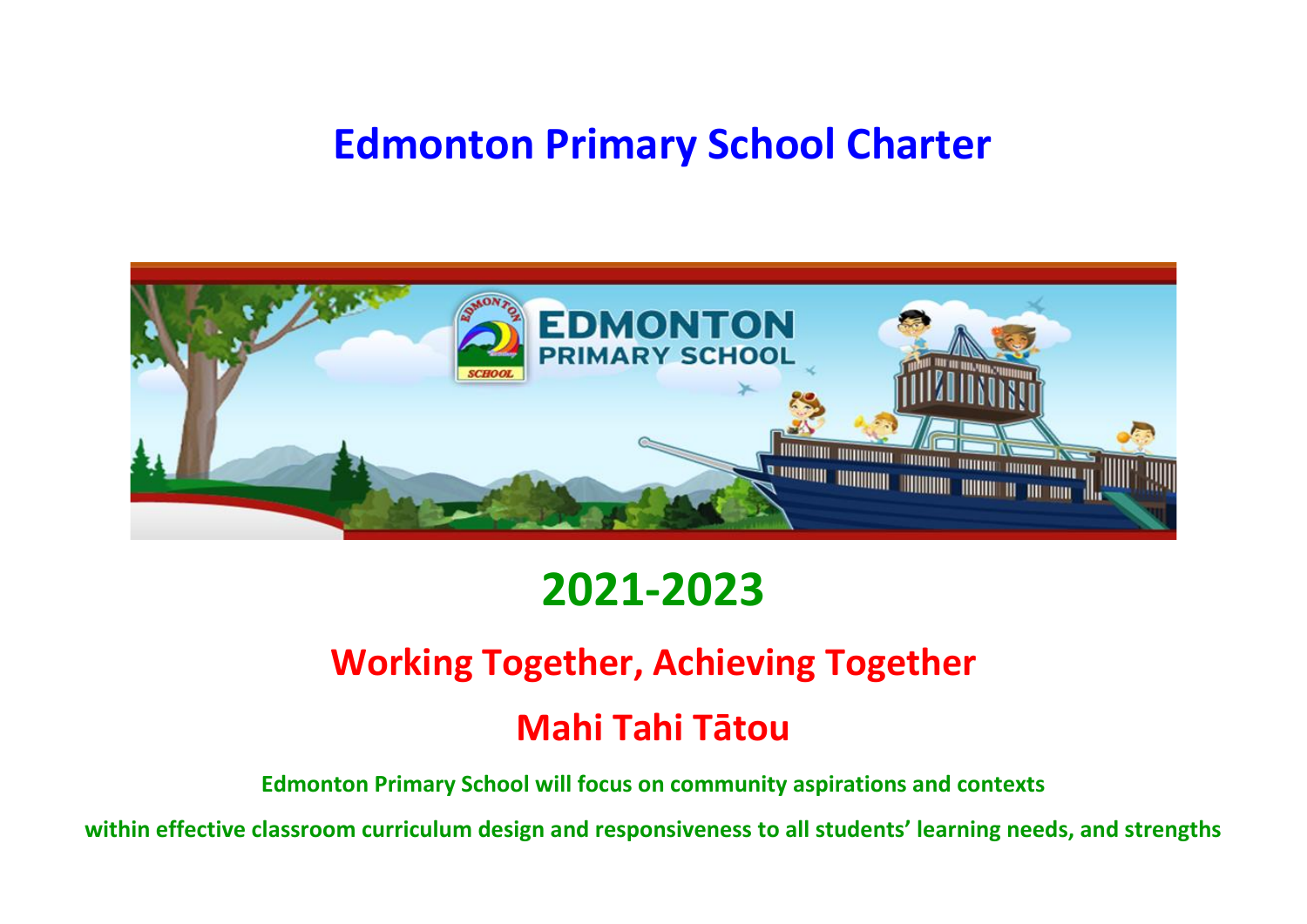Edmonton Primary School in Te Atatu South, West Auckland, caters for learners in Years 1 to 6. The school is set in spacious grounds and shaded by mature trees. In 2016 the school celebrated its 60<sup>th</sup> anniversary. In 2017 seven classrooms out of eleven were upgraded to modern learning environments which support strengths-based teaching offering students and teachers flexibility, openness and better access to resources. The school's diverse community includes approximately 26 % NZ European/Pākehā/other, 23% Māori, 22% Pasifika and 23% Asian students. Students from other nationalities make up a further 6% of the school roll. The school recognises New Zealand's cultural diversity and the unique position of Māori culture and language. In 2016 the school embarked on rising awareness of Te Reo within the classroom. In 2019, 10 teachers signed up to Te Wānanga o Aoteroa classes to become proficient in speaking Te Reo in the classroom, and learning Tikanga. This study is ongoing. The board of trustees strives to represent the diversity of the school. Edmonton School, along with other schools in the area, is part of a Community of Learning/Kāhui Ako. We work together to help our learners achieve their full potential across the education pathways. The board of trustees and teachers promote Ka Hikitia – Accelerating Succes 2020 - 30 yer vision - and how the principles of the Treaty of Waitangi are applied in education including the Edmonton School curriculum, school policies and forming productive partnerships with all parents, families and whānau. The school also promotes the Pasifika Education Plan 2020-2030 in raising Pasifika learners' participation, engagement and achievement. The school also promotes ongoing study for teachers in digital Technology, to align us with the aims and objectives with the new digital Curriculum. Edmonton Primary is embracing the new National Education and Learning Priorities (NELP) to guide our teaching and learning. Learners at the Centre, Barrier Free access, Quality teaching and learning,Future of learning and work, and World class inclusive public education.







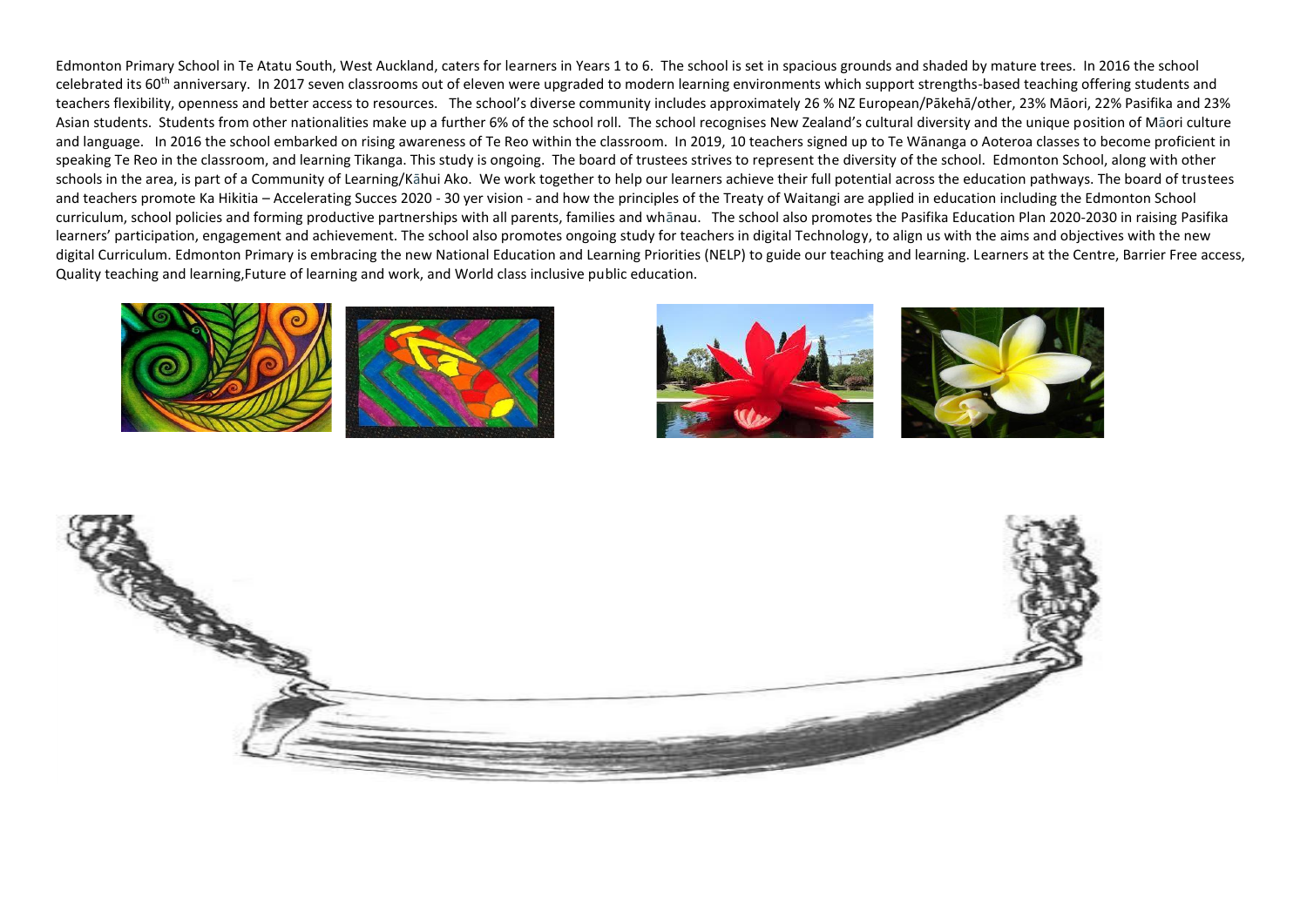| <b>Key Competencies, Values and Principles</b><br><b>Working Together, Achieving Together - Mahi Tahi Tatou</b> |                                                                                             |                                                                                                     |                                                                                                                                          |  |  |
|-----------------------------------------------------------------------------------------------------------------|---------------------------------------------------------------------------------------------|-----------------------------------------------------------------------------------------------------|------------------------------------------------------------------------------------------------------------------------------------------|--|--|
| <b>Key Competencies</b>                                                                                         | <b>Our Unique Community Values</b>                                                          | <b>Principles</b><br>The unique position of Edmonton Primary<br><b>School</b>                       |                                                                                                                                          |  |  |
| <b>Thinking</b><br>Using language,                                                                              | <b>Honesty</b><br><b>Pononga</b><br><b>Kindness</b><br>Te atawhai                           | <b>Curiosity</b><br><b>Manawareka</b><br><b>Positivity and fun</b><br>Ngākau reka mete rekareka     | <b>High Expectations</b><br>We all strive to do our personal best<br><b>Treaty of Waitangi</b><br>We celebrate being a bicultural school |  |  |
| symbols, and texts<br><b>Managing self</b>                                                                      | <b>Good Manners</b><br>Hūmārie<br><b>Perseverance</b><br><b>Manawanui</b>                   | <b>Kakama</b><br><b>Initiative</b>                                                                  | <b>Cultural Diversity</b><br>We recognise and respect all cultural<br>backgrounds                                                        |  |  |
| <b>Relating to others</b>                                                                                       | Respect for self, others and the environment<br>Te whakaute mō te whaiaro, ētahi atu, me te | <b>Excellence</b><br><b>Hiranga</b><br><b>Innovation</b><br><b>Tangongitanga</b>                    | <b>Inclusion</b><br>All students are welcomed and catered for<br>with individual learning pathways                                       |  |  |
| <b>Participating and</b><br>contributing                                                                        | taiao                                                                                       | <b>Diversity</b><br><b>Kanorau</b>                                                                  | <b>Learning to Learn</b><br>Strive to improve students' ability to think<br>and learn                                                    |  |  |
|                                                                                                                 | <b>Confidence</b><br><b>Whakamanawa</b><br>Pride in self, work and school                   | <b>Equity</b><br><b>Mana taurite</b><br><b>Community and participation</b><br><b>Te Papori mete</b> | <b>Community Engagement</b><br>Consult with our various parent<br>communities in any decisions affecting their                           |  |  |
|                                                                                                                 | Whaka whaiaro, te mahi, te kura hoki<br><b>Whakawhara</b>                                   | whakauru<br><b>Ecological sustainability</b><br><b>Toitūtanga haropui</b>                           | students<br><b>Coherence</b><br>Develop class programmes to encourage                                                                    |  |  |
|                                                                                                                 | <b>Risk taking</b><br><b>Enthusiasm</b><br><b>Matangareka</b>                               | Ngākau tapatahi<br><b>Integrity</b>                                                                 | open-minded exploration and pathways to<br>further learning<br><b>Future Focus</b>                                                       |  |  |
|                                                                                                                 | <b>Resilience</b><br><b>Manawaroa</b>                                                       |                                                                                                     | Create authentic inquiry topics which<br>develop sustainability, citizenship enterprise<br>and globalisation                             |  |  |

*This charter has been designed in consultation with the school's community of BOT, staff, students, parents, families and whānau, to meet the needs, aspirations and resources of the Edmonton School community. It provides guidelines and expectations for the teaching of all learners. By the time students leave Edmonton School in Year 6, they will have developed the skills, knowledge, attitudes and values as determined by the school's community*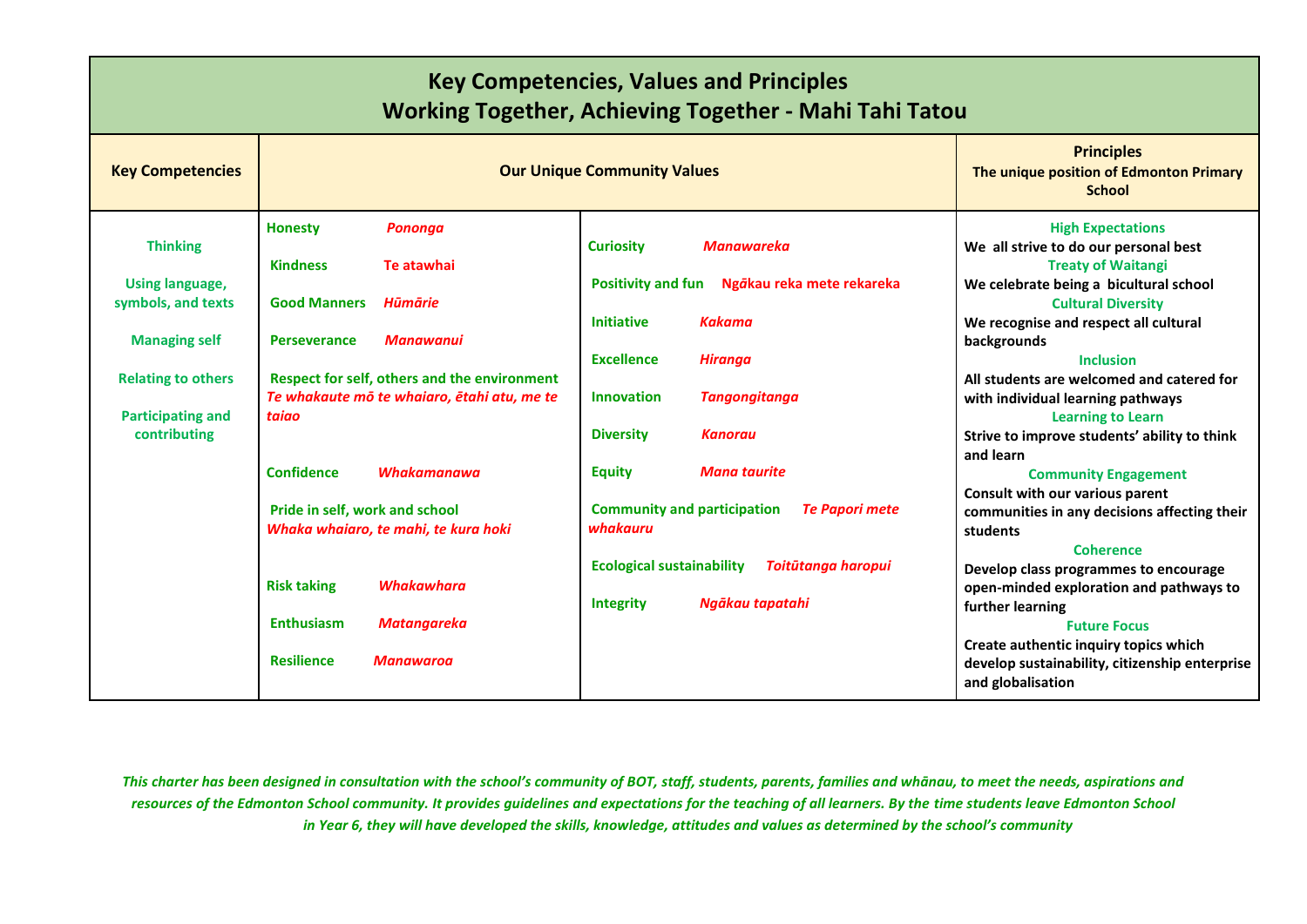## **School Values**

## **Resilience Respect Responsibility**

**All learners participating, engaging and achieving in education, secure in their identities, languages and cultures, contributing fully to Aotearoa New Zealand's social, cultural and economic wellbeing**

Edmonton Primary School

Strategic Aims

**The main themes underpinning the Strategic Aims are:**

## *Agency, Cultural Responsibility, Wellbeing*

*Strategic Aim 1.* **Learners at the centre. Learners with their whānau are at the centre of education**

**Students progress and achieve at expected levels participating in caring, collaborative and inclusive learning communities** 

*Strategic Aim 2:* **Quality Teaching and Leadership. Quality teaching and leading make the difference for learners and their whānau**

**Deliberate acts of teaching within cognitively rich classrooms are targeted to students' learning needs**

*Strategic Aim 3:* **Teachers, parents, family and whānau and the school community working in partnership to facilitate student wellbeing**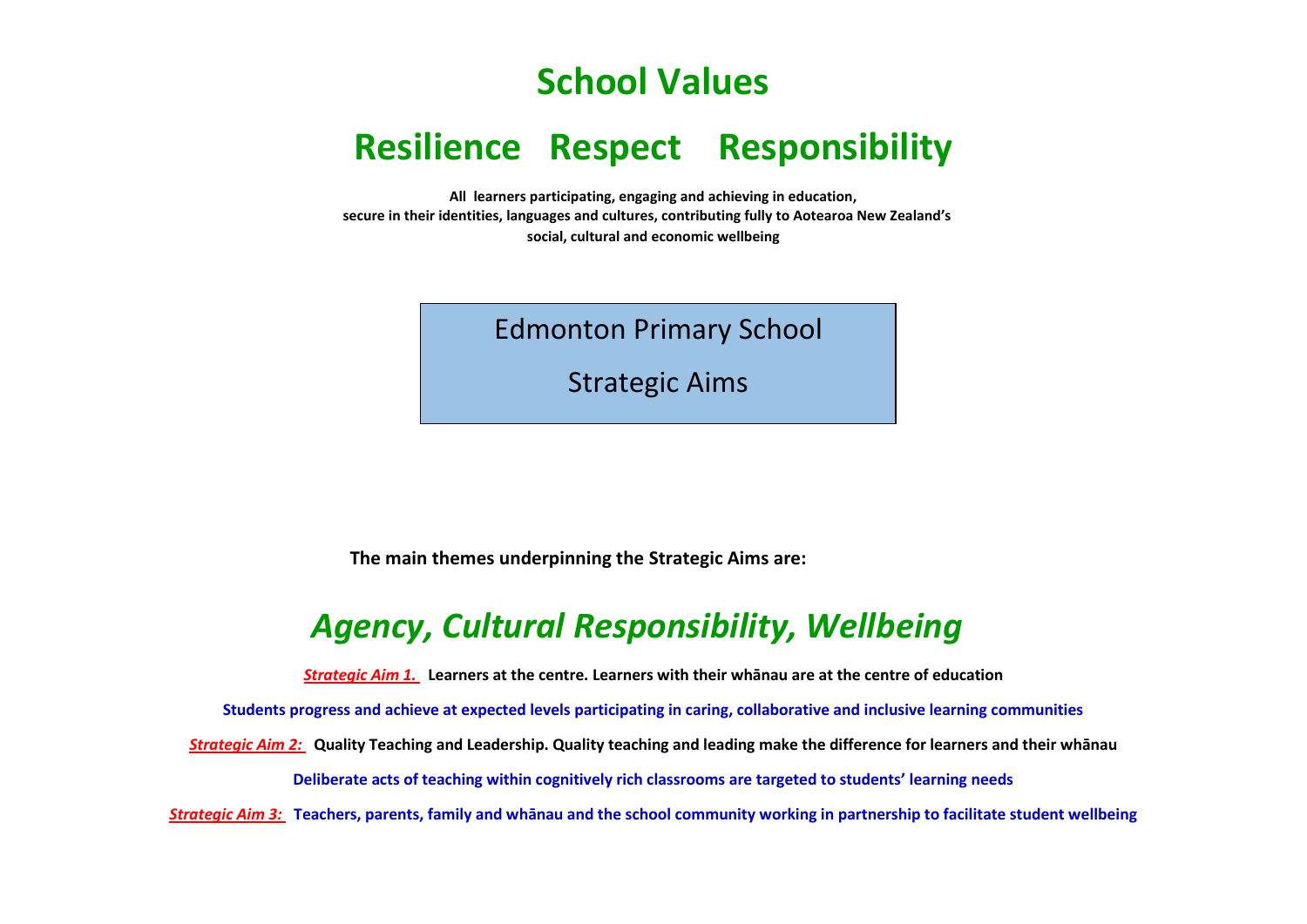## **Strategic Plan 2021-2023**

| <b>VISION</b>                                         |                                                                                                                                                                                                  |                                                                                                                                                                                                                                                                                                              |                                                                                                                                                                                                      |                                                                                                                                                                                                                                                     |
|-------------------------------------------------------|--------------------------------------------------------------------------------------------------------------------------------------------------------------------------------------------------|--------------------------------------------------------------------------------------------------------------------------------------------------------------------------------------------------------------------------------------------------------------------------------------------------------------|------------------------------------------------------------------------------------------------------------------------------------------------------------------------------------------------------|-----------------------------------------------------------------------------------------------------------------------------------------------------------------------------------------------------------------------------------------------------|
|                                                       | <b>Strategic Aims</b>                                                                                                                                                                            | <b>Year 1 2021</b><br><b>Developing</b>                                                                                                                                                                                                                                                                      | <b>Year 2 2022</b><br><b>Consolidating</b>                                                                                                                                                           | <b>Year 3 2023</b><br><b>Embedding</b>                                                                                                                                                                                                              |
| <b>SCHOOL</b>                                         | <b>Strategic Aim 1:</b><br><b>Student Learning</b><br>Learners at the Centre.<br>Learners with their<br>whānau are at the<br>centre of education<br>Students progress and<br>achieve at expected | 1.1 Governance and leadership<br>Student learning and wellbeing, achievement<br>and progress is the board's core concern.<br>The board and school leadership build<br>relational trust.<br>From the previous review a revised<br>succession and induction plan for new<br>trustees to be developed.          | Student learning and wellbeing, achievement and<br>progress is the board's core concern.<br>The board and school leadership build relational<br>trust.<br>New trustees are inducted into their role. | Student learning and wellbeing, achievement<br>and progress is the board's core concern.<br>The board and school leadership build<br>relational trust.<br>A review of the succession and induction plans<br>for the new trustees to be carried out. |
| <b>Working</b><br><b>Together</b><br><b>Achieving</b> | levels participating in<br>caring, collaborative,<br>inclusive learning<br>communities                                                                                                           | 1.2 Mäori and Pasifika education<br>Students are building their confidence in<br>their identity, language and culture.<br>Students have opportunities to engage in<br>cultural and language activities.<br>A review of how well the school provides<br>support for Pasifika learners will be carried<br>out. | Students are confident in their identity, language<br>and culture across the school.<br>Students have increasing opportunities to engage<br>in cultural and language activities.                     | Students are confident in their identity,<br>language and culture and this is embedded<br>across the school.<br>Students have many opportunities to engage in<br>cultural activities.                                                               |
| <b>Together</b>                                       |                                                                                                                                                                                                  | 1.3 Special education needs<br>Students with special education needs or<br>abilities will participate in learning<br>opportunities that provide appropriate and<br>effective support and challenge                                                                                                           | Students with special education needs or abilities<br>will participate in learning opportunities that<br>provide appropriate and effective support and<br>challenge across the school                | Students with special education needs or<br>abilities will participate in learning<br>opportunities that provide appropriate and<br>effective support and challenge and this is<br>embedded across the school.                                      |
|                                                       |                                                                                                                                                                                                  | 1.4 English language learners<br>Students whose culture/first language differs<br>from the culture/language of instruction are                                                                                                                                                                               | Students whose culture/first language differs<br>from the culture/language of instruction are well                                                                                                   | Students whose culture/first language differs<br>from the culture/language of instruction are                                                                                                                                                       |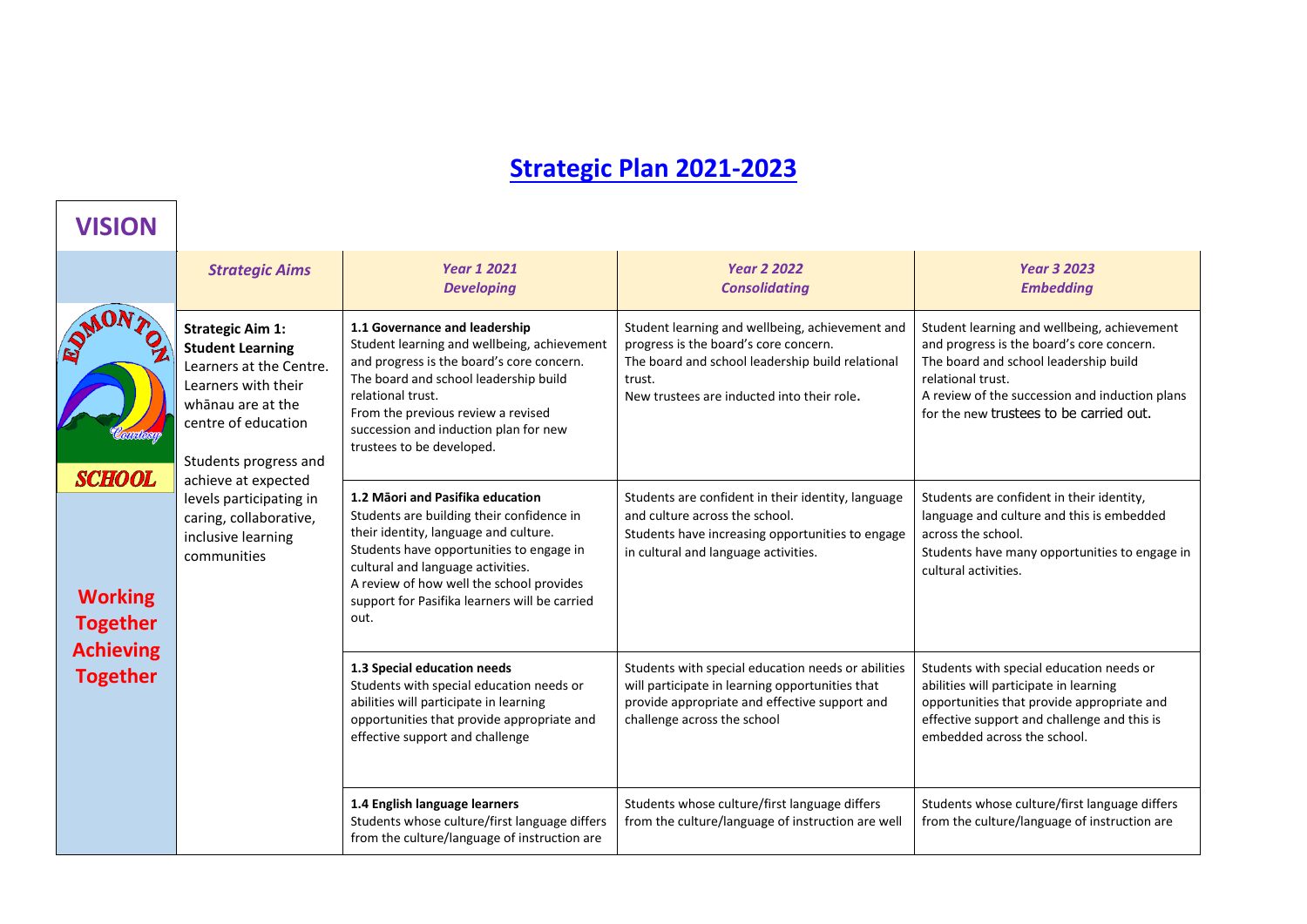|                                                                          |                                                                                                                        | well supported to access learning across the<br>school.                                                                                                                                                                                                                             | supported to access learning and this is<br>embedded across the school.                                                                                                                                                                                                                                                                                                                                             | well supported to access learning and this is<br>embedded across the school.<br>A review of systems and processes and support<br>for ELLs to be carried out.                                                                                                                              |  |
|--------------------------------------------------------------------------|------------------------------------------------------------------------------------------------------------------------|-------------------------------------------------------------------------------------------------------------------------------------------------------------------------------------------------------------------------------------------------------------------------------------|---------------------------------------------------------------------------------------------------------------------------------------------------------------------------------------------------------------------------------------------------------------------------------------------------------------------------------------------------------------------------------------------------------------------|-------------------------------------------------------------------------------------------------------------------------------------------------------------------------------------------------------------------------------------------------------------------------------------------|--|
|                                                                          | <b>Strategic Aims</b>                                                                                                  | <b>Year 1 2021</b><br><b>Developing</b>                                                                                                                                                                                                                                             | <b>Year 2 2022</b><br><b>Consolidating</b>                                                                                                                                                                                                                                                                                                                                                                          | <b>Year 3 2023</b><br><b>Embedding</b>                                                                                                                                                                                                                                                    |  |
|                                                                          | <b>Strategic Aim 2:</b><br><b>Effective Teaching</b><br>Quality teaching and                                           | 2.1 Leadership and collaboration<br>Senior management, teachers and learners, working individually and collaboratively, will put into practice new ideas, and develop new skills.                                                                                                   |                                                                                                                                                                                                                                                                                                                                                                                                                     |                                                                                                                                                                                                                                                                                           |  |
| <b>SCHOOL</b>                                                            | leadership make a<br>difference for learners<br>and their whanau                                                       | 2.2 Communication and collaboration<br>Teachers will learn from each other how best to raise the quality of teaching and learning.<br>Expectations clearly articulated in school documentation.                                                                                     |                                                                                                                                                                                                                                                                                                                                                                                                                     |                                                                                                                                                                                                                                                                                           |  |
| <b>Working</b><br><b>Together</b><br><b>Achieving</b><br><b>Together</b> | Deliberate acts of<br>teaching within<br>cognitively rich<br>classrooms are<br>targeted to students'<br>learning needs | 2.3 School Curriculum<br>Students will have learning opportunities<br>that enable them to engage in cognitively<br>challenging and purposeful learning<br>opportunities that relate to real-life context,<br>issues and experiences and this will be<br>embedded across the school. | Students will continue to have learning<br>opportunities that enable them to engage in<br>cognitively challenging and purposeful learning<br>opportunities that relate to real-life context,<br>issues and experiences and this will be<br>embedded across the school. A review of how<br>well the school curriculum reflects the<br>aspirations of the community and interests of<br>students will be carried out. | Students will continue to have good learning<br>opportunities that enable them to engage in<br>cognitively challenging and purposeful learning<br>opportunities that relate to real-life context,<br>issues and experiences and this will be<br>embedded across the school.               |  |
|                                                                          |                                                                                                                        | 2.4 Student Agency<br>Students will begin to participate in a<br>learning environment that supports<br>participation, engagement and agency in<br>learning                                                                                                                          | Students will participate in a learning<br>environment that supports participation,<br>engagement and agency in learning across the<br>school.                                                                                                                                                                                                                                                                      | Students will be given explicit instruction in<br>learning strategies (such as goal setting, self-<br>monitoring and deliberate practice) that enable<br>them to take control of their learning, develop<br>metacognitive skills, self-regulate, and develop<br>self-efficacy and agency. |  |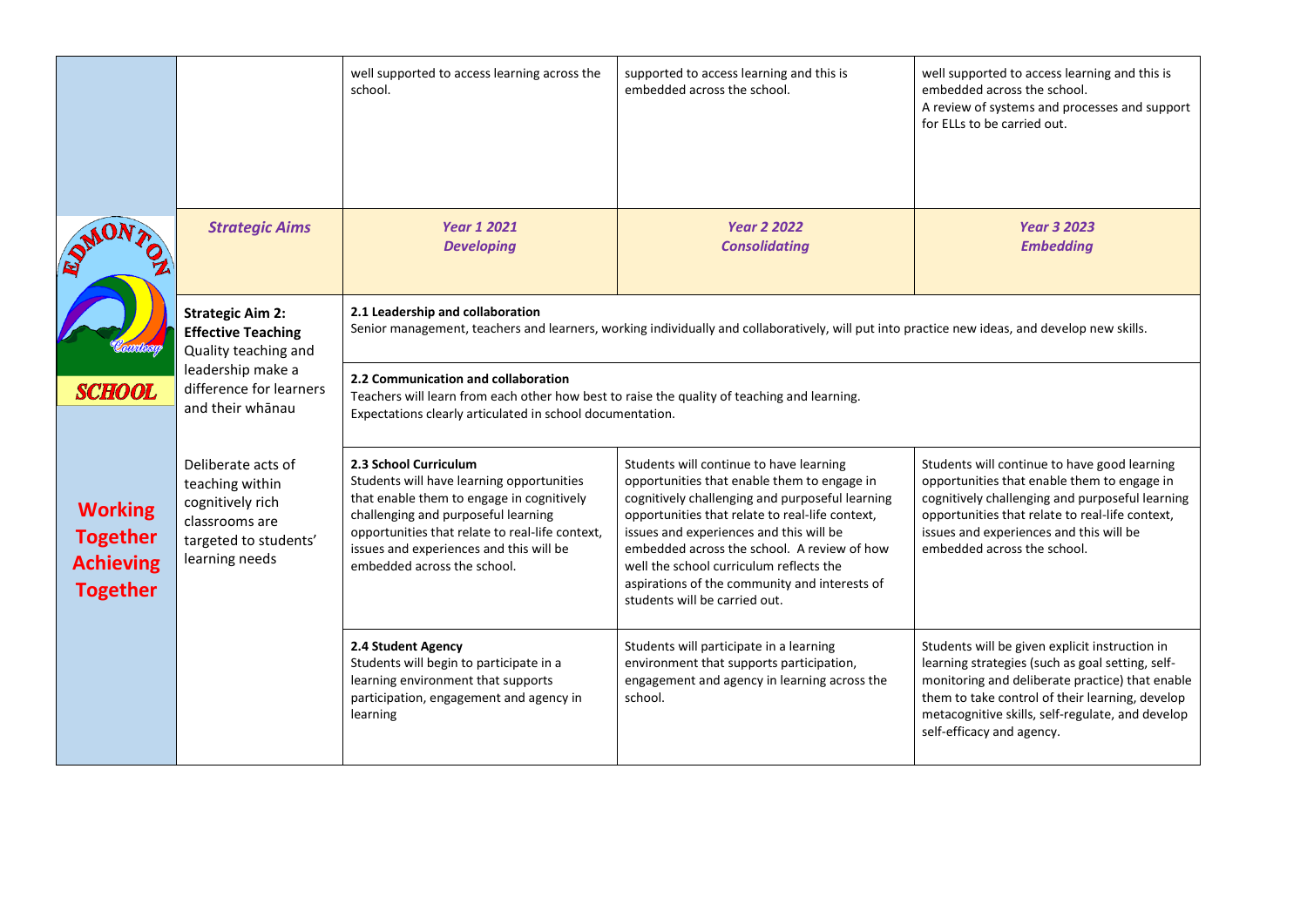|                                                        |                                                                                                                                                                                                                 | 2.5 Target Students and school wide assessment<br>The progress of Identified target learners and priority groups will be tracked and regularly reviewed for effectiveness.<br>Assessment that is robust, equitable for all learners and informs practice will be used in conjunction with moderation to inform reliable OTJs<br>(developing evaluative capability). |                                                                                                                                                                                                                                                                                                                                                             |                                                                                                                                                                                                                                                                                            |  |
|--------------------------------------------------------|-----------------------------------------------------------------------------------------------------------------------------------------------------------------------------------------------------------------|---------------------------------------------------------------------------------------------------------------------------------------------------------------------------------------------------------------------------------------------------------------------------------------------------------------------------------------------------------------------|-------------------------------------------------------------------------------------------------------------------------------------------------------------------------------------------------------------------------------------------------------------------------------------------------------------------------------------------------------------|--------------------------------------------------------------------------------------------------------------------------------------------------------------------------------------------------------------------------------------------------------------------------------------------|--|
|                                                        |                                                                                                                                                                                                                 | 2.6 Digital Technologies<br>Professional development will continue to<br>support teachers to trial and use digital<br>technologies appropriately to support<br>higher-order, collaborative teaching and<br>learning, and develop digital learning<br>frameworks for Digital Citizenship, eLearning,<br>and Digital Technology.                                      | Teachers will work collaboratively alongside<br>students to use digital technologies appropriately<br>to support authentic, personalised and higher<br>order learning, guided by digital learning<br>frameworks for Digital Citizenship, eLearning,<br>and Digital Technology.                                                                              | Teachers will continue to work collaboratively<br>alongside students to use digital technologies<br>appropriately to support authentic,<br>personalised and higher order learning, guided<br>by digital learning frameworks for Digital<br>Citizenship, eLearning, and Digital Technology. |  |
|                                                        | <b>Strategic Aims</b>                                                                                                                                                                                           | <b>Year 1 2021</b><br><b>Developing</b>                                                                                                                                                                                                                                                                                                                             | <b>Year 2 2022</b><br><b>Consolidating</b>                                                                                                                                                                                                                                                                                                                  | <b>Year 3 2023</b><br><b>Consolidating/Embedding</b>                                                                                                                                                                                                                                       |  |
| <b>SCHOOL</b><br><b>Working</b>                        | <b>Strategic Aim 3:</b><br>Community<br>Engagement<br>All parents, families<br>and whānau are<br>actively encouraged<br>and empowered to<br>support students to<br>achieve success in their<br>learning through | 3.1 Governance and school leadership<br>BOT and school leadership actively seeks the<br>perspectives and aspirations of students,<br>parents, families and whanau as part of the<br>development of the school's vision, values,<br>strategic direction, goals and priorities                                                                                        | The Board will consult with the school<br>community to assist in the charter strategic<br>direction for 2020-2024.<br>BOT and school leadership actively seeks the<br>perspectives and aspirations of students,<br>parents, families and whanau as part of the<br>development of the school's vision, values,<br>strategic direction, goals and priorities. | BOT and school leadership actively seeks the<br>perspectives and aspirations of students,<br>parents, families and whānau as part of the<br>development of the school's vision, values,<br>strategic direction, goals and priorities.                                                      |  |
| <b>Together</b><br><b>Achieving</b><br><b>Together</b> | effective engagement<br>and communication                                                                                                                                                                       | 3.2 Partnerships<br>enable them to constructively support their child's learning                                                                                                                                                                                                                                                                                    | All parents, families and whanau (PFW) will be informed about their child's progress, and participate in learning opportunities that                                                                                                                                                                                                                        |                                                                                                                                                                                                                                                                                            |  |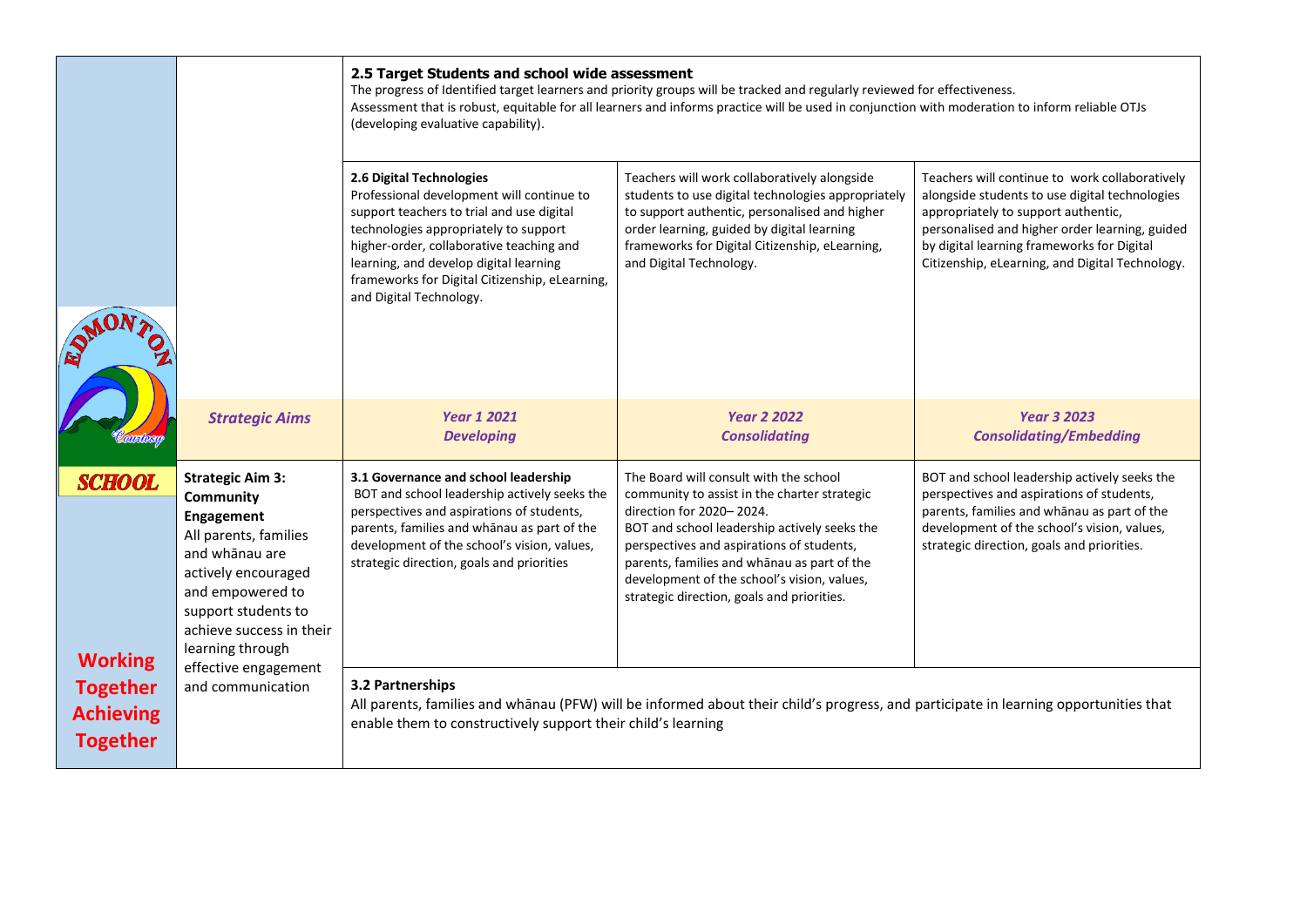**3.3 Communication** A range of appropriate and effective communication strategies will be reviewed and used to communicate with and engage parents, family whānau and the school community

#### **3.4 Transitioning**

Learners will be well supported in their transitions to and from and within Edmonton School

#### **3.5 Resourcing**

The board of trustees and school leaders will promote a high positive profile of the school to attract and actively seek sponsorship to support teaching and learning programme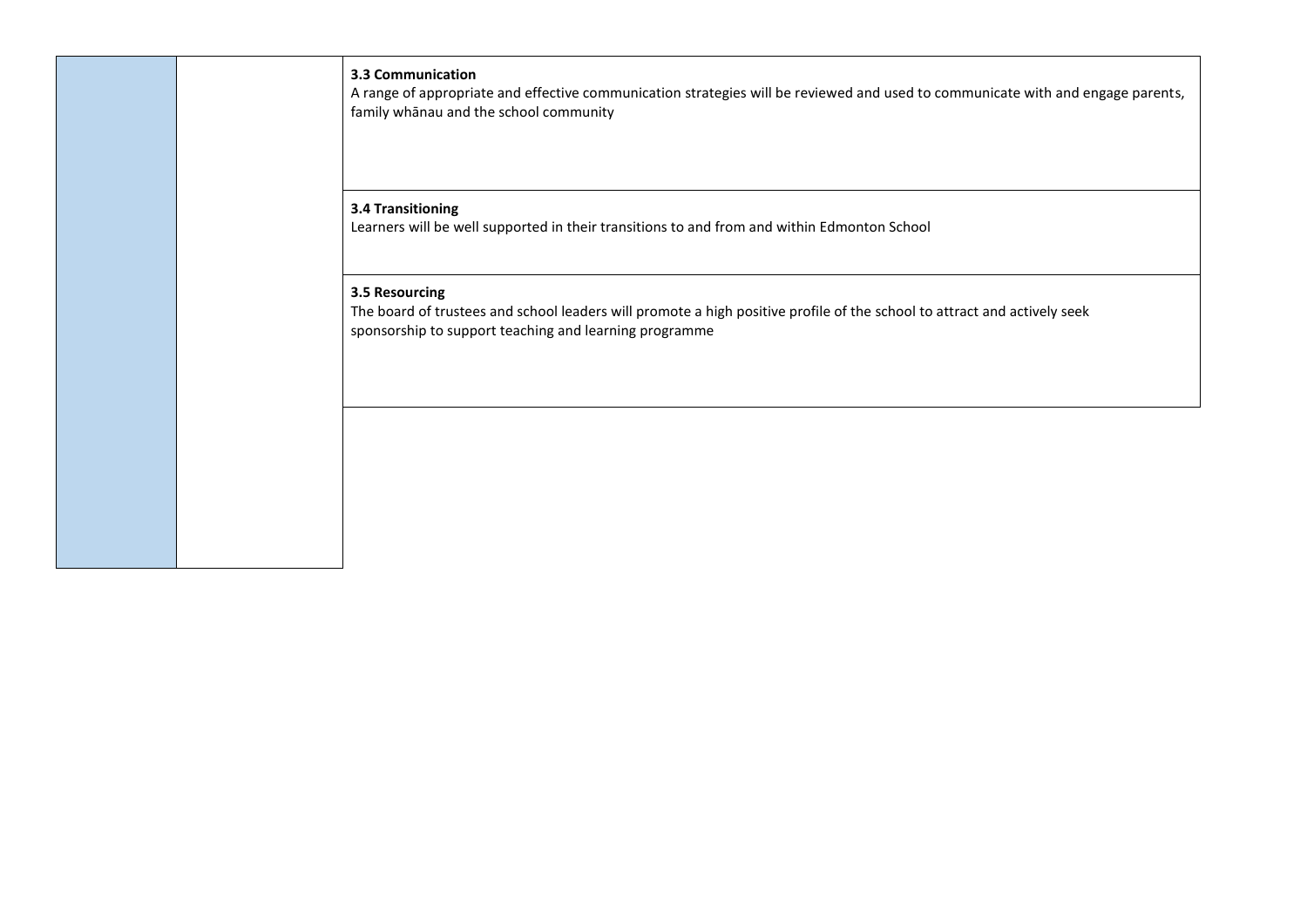### **ANNUAL PLAN 2021**

**Key competencies are the capabilities people have, and need to develop, to live and learn today and in the future.**

*The New Zealand Curriculum* **identifies [five key competencies:](https://nzcurriculum.tki.org.nz/The-New-Zealand-Curriculum#key_competencies)**

- **Thinking**
- **Relating to others**
- **Using language, symbols, and texts**
- **Managing self**
- **Participating and contributing**

**Student Agency**

**Students, Teachers, Parents, Community**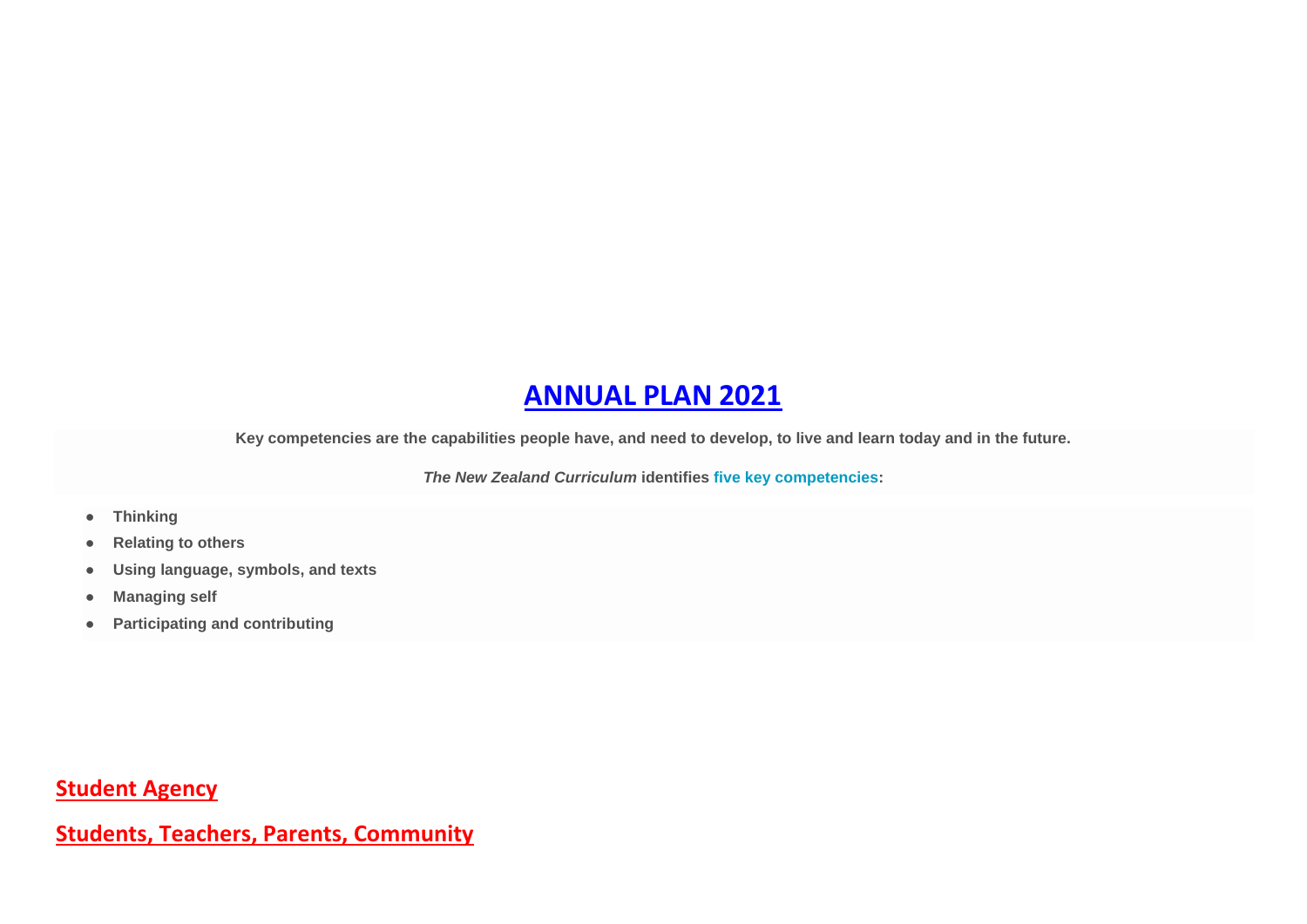| <b>Strategic Initiative</b>                                                                                                                                            | <b>Action</b>                                                                                                       | <b>Measure</b>                                                                                                                                         | Red, Amber,<br>Green | <b>Timeframe</b><br><b>Who</b>                                       |
|------------------------------------------------------------------------------------------------------------------------------------------------------------------------|---------------------------------------------------------------------------------------------------------------------|--------------------------------------------------------------------------------------------------------------------------------------------------------|----------------------|----------------------------------------------------------------------|
| Promote a positive and transparent<br>school culture in the process of<br>developing and reviewing the school's<br>vision, values and strategic direction              | Attend NZSTA BOT professional<br>development workshops and<br>report at the next BOT<br>meeting.                    | Every board member has attended at least one PD<br>workshop and reported on the learnings can be<br>implemented.                                       | Green 3              | BOT chair, BOT<br>members,<br>Termly                                 |
| 1.1 Governance and leadership<br>Student learning and wellbeing,<br>achievement and progress is the board's<br>core concern.                                           | <b>BOT elections held November</b>                                                                                  | Successful election completed by end of November                                                                                                       | Amber                | Principal, Kathy                                                     |
| The board and school leadership build<br>relational trust.<br>From the previous review a revised<br>succession and induction plan for new<br>trustees to be developed. | Roles and responsibilities are<br>documented and an induction plan is<br>in place                                   | Clear role descriptions are in place for board<br>members and trustees and an induction plan is in<br>place.                                           | Green                | BOT chair, BOT,<br>Principal<br>Termly, after<br>elections in June   |
|                                                                                                                                                                        | The board, school leaders, teachers,<br>Maori / Pasifika parents review the<br>school Charter at least once a term. | Information is gathered at every hiu, and are<br>systematically processed within the charter, action<br>plan, reviewed, and updated.                   | Amber                | Principal, BOT<br>representative<br>Termly                           |
|                                                                                                                                                                        | BOT are provided with and analyse<br>reliable progress and achievement<br>data at each board meeting.               | Board decisions are informed by progress and<br>achievement data.                                                                                      | Green                | Principal, DP,<br>Wendy                                              |
|                                                                                                                                                                        | Regular communication and updates<br>about the COL to the board.                                                    | Regular updates are made through the Principal's<br>report so the board is aware of schools involvement in<br>initiatives and progress across the COL. | Green                | Principal. Daren,<br>Heather, Landis                                 |
|                                                                                                                                                                        | Review and approve new policies and<br>procedures.                                                                  | Tracked and reported to the BOT<br>Induction process reviewed All new staff are taken<br>through the Induction process                                 | Green                | Principal,<br>buddies, for<br>teachers, T/As,<br><b>Team leaders</b> |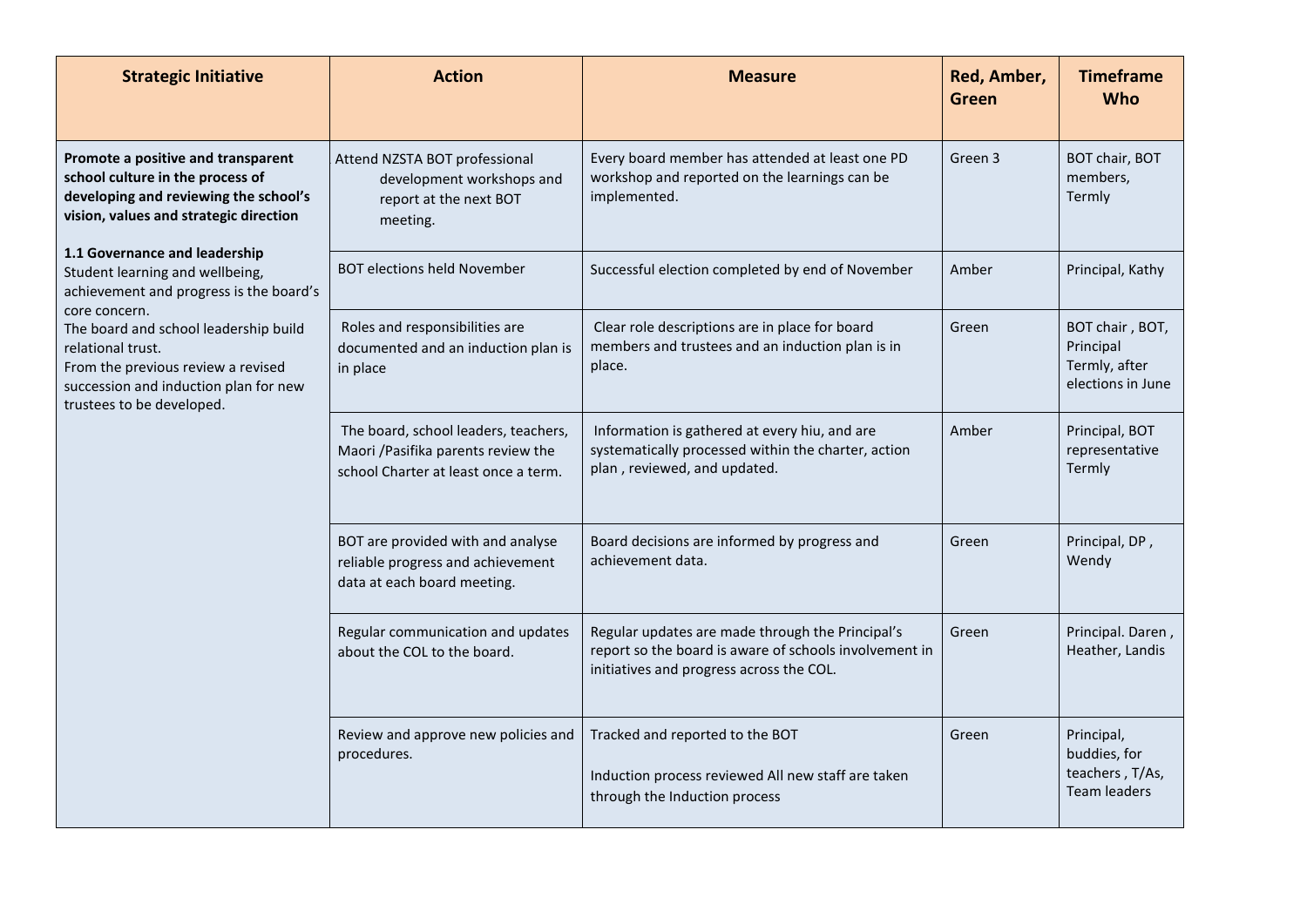|                                                                                                                                                                                                                                                 | <b>Applications to Trust</b>                                                               | Secured funding for improvements to the hall (<br>sound, TV<br>Donation of equipment, furniture<br>BOT action plan for trust applications reviewed each<br><b>BOT</b> meeting | Green                | Principal, Kathy               |
|-------------------------------------------------------------------------------------------------------------------------------------------------------------------------------------------------------------------------------------------------|--------------------------------------------------------------------------------------------|-------------------------------------------------------------------------------------------------------------------------------------------------------------------------------|----------------------|--------------------------------|
| 1.2 Māori and Pasifika education<br>Students are building their confidence in<br>their identity, language and culture.<br>Students have opportunities to engage<br>in cultural and language activities.<br>A review of how well the school      | Review Maori achievement plan each<br>term and identify actions for the<br>following term. | -Outcomes of plan review are evident in SLT plans and<br>school review.<br>- Development of school gardens - Lise and students                                                | Amber                | Principal,<br>Adelma           |
| provides support for Pasifika learners<br>will be carried out.<br>Māori students enjoying and achieving<br>education success as Māori                                                                                                           | Teacher will review and reflect on<br>Appraisal goals                                      | Once a term meeting with Margaret on Inquiry goal<br>- review progress on well being, and key<br>Competencies                                                                 | Green                | Whole staff<br>PLD facilitator |
| 2.1 Leadership and collaboration<br>Senior management, teachers and<br>learners, working individually and                                                                                                                                       | Formal plan for assessment is<br>formulated and implemented.                               | Twice a term mixed PLG/ Inquiry meetings for target<br>students.                                                                                                              | Amber                | Whole staff                    |
| collaboratively, will put into practice<br>new ideas, and develop new skills<br>2.6 Digital Technologies<br>Professional development will continue<br>to support teachers to trial and use                                                      | Leadership development to build<br>relational trust and empower staff                      | Leadership programmes aligned with Appraisal goals<br>Wendy - Maggie<br>Mindlab - 5 teachers completed<br>Tikanga - 6 teachers continuing<br>Pause, Breathe, Smile            | Green                | Whole staff                    |
| digital technologies appropriately to<br>support higher-order, collaborative<br>teaching and learning.<br>Leadership collaboratively develops<br>and enacts the school's vision, values,<br>goals, and priorities for equity and<br>excellence. | <b>Staff PLD on Digital Technology</b>                                                     | Twice a term staff PLD - James<br>5 staff completed<br>1x teacher continuing with Mindlab<br>digital masters programme                                                        | Amber -<br>milestone | Whole staff                    |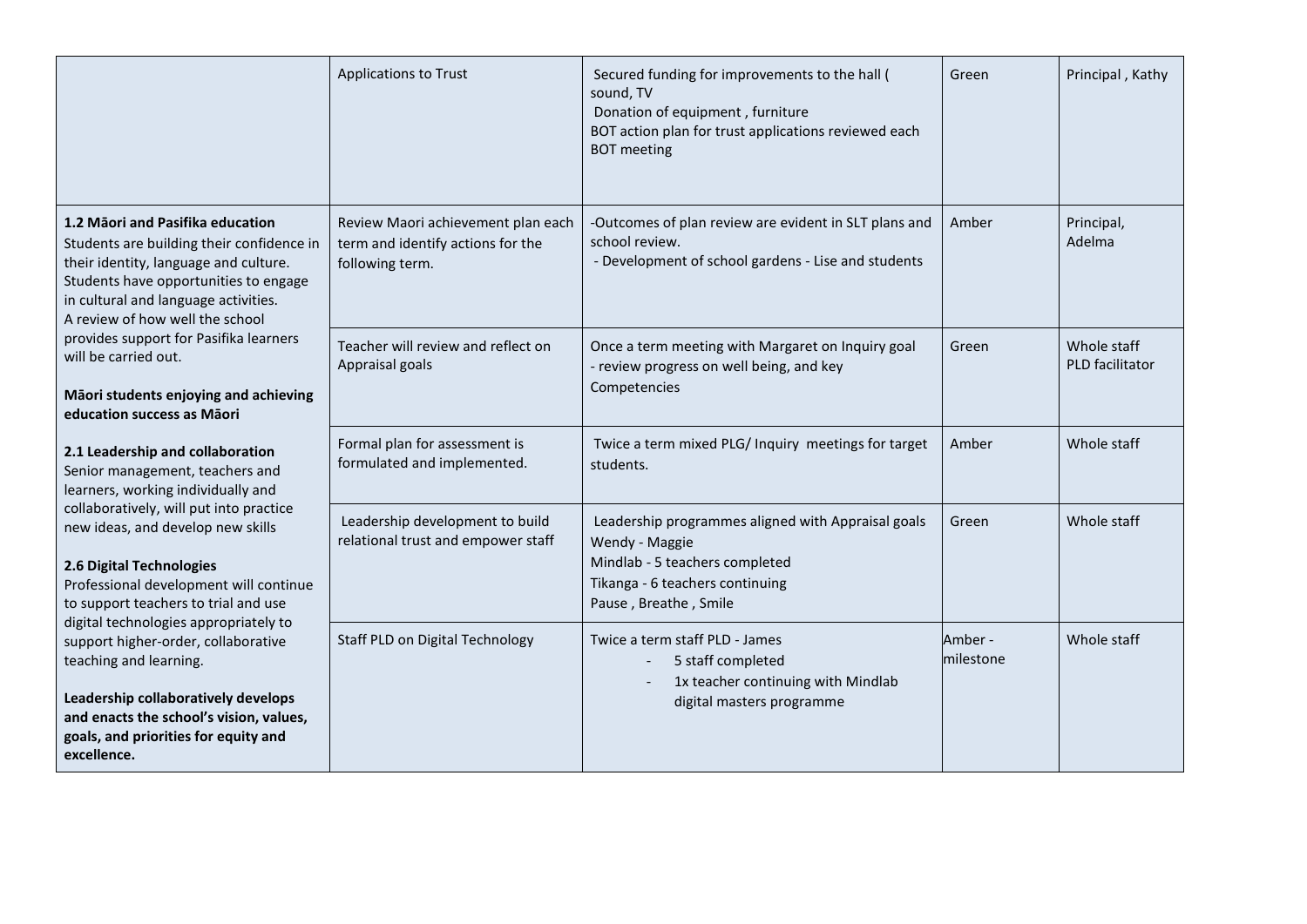| 2.2 Communication and collaboration<br>Teachers will learn from each other how<br>best to raise the quality of teaching and<br>learning.<br>Expectations clearly articulated in school<br>documentation.                                                                                                                                                                                                                                                                     | PLD specially addresses<br>opportunities for individual<br>innovative teaching practice.<br>PLD - Mark Treadwell                                                                                                 | Development and Growth Cycle processes addresses<br>and supports teachers' individual goals and records<br>innovative practice.<br>Coherent organisational conditions that support<br>effective evaluation and inquiry.                                                                                              | Green<br>Amber | Principal                                   |
|------------------------------------------------------------------------------------------------------------------------------------------------------------------------------------------------------------------------------------------------------------------------------------------------------------------------------------------------------------------------------------------------------------------------------------------------------------------------------|------------------------------------------------------------------------------------------------------------------------------------------------------------------------------------------------------------------|----------------------------------------------------------------------------------------------------------------------------------------------------------------------------------------------------------------------------------------------------------------------------------------------------------------------|----------------|---------------------------------------------|
| 2.3 School Curriculum<br>Students will have learning<br>opportunities that enable them to                                                                                                                                                                                                                                                                                                                                                                                    | Cultural Celebrations on our topic<br>studies where we have parents as<br>teachers                                                                                                                               | Cultural team inviting parents and whanau to<br>celebrate learning and share about their cultures<br>during school day                                                                                                                                                                                               | Green          | Principal, SLT,<br>Helen,<br>Siu,<br>Cherry |
| engage in cognitively challenging and<br>purposeful learning opportunities that<br>relate to real-life context, issues and<br>experiences and this will be embedded<br>across the school.<br>2.4 Student Agency<br>Students will begin to participate in a<br>learning environment that supports<br>participation, engagement and agency in<br>learning<br><b>Student / Parent / Community</b><br>Pasifika students enjoying and<br>achieving education success as Pasifika. | Raise student agency to inform<br>decisions and create a responsive<br>curriculum.<br>school leaders inform and liaise<br>with senior management, teachers<br>on student issues and concerns<br>Lunchtime groups | Termly meetings notes taken and shared back SLT                                                                                                                                                                                                                                                                      | Green          | <b>SLT</b><br>Principal<br>Wendy            |
| 1.4 Special education needs<br>Students with special education needs<br>or abilities will participate in learning<br>opportunities that provide appropriate<br>and effective support and challenge<br><b>Ensure high expectations, inclusiveness</b><br>and success for students with high                                                                                                                                                                                   | Gifted and Talented Register<br>updated and policy reviewed.                                                                                                                                                     | Gardening Group, Art Group, Sports Shop, landscaping<br>group, chess, dance Groups change and adapt to the<br>feedback and student voice. Information reported to<br>the BOT. Teachers consulted and adapt the register to<br>current needs and talents. All teachers familiar with<br>the new Policy, and framework | Green          | Ann-Marie                                   |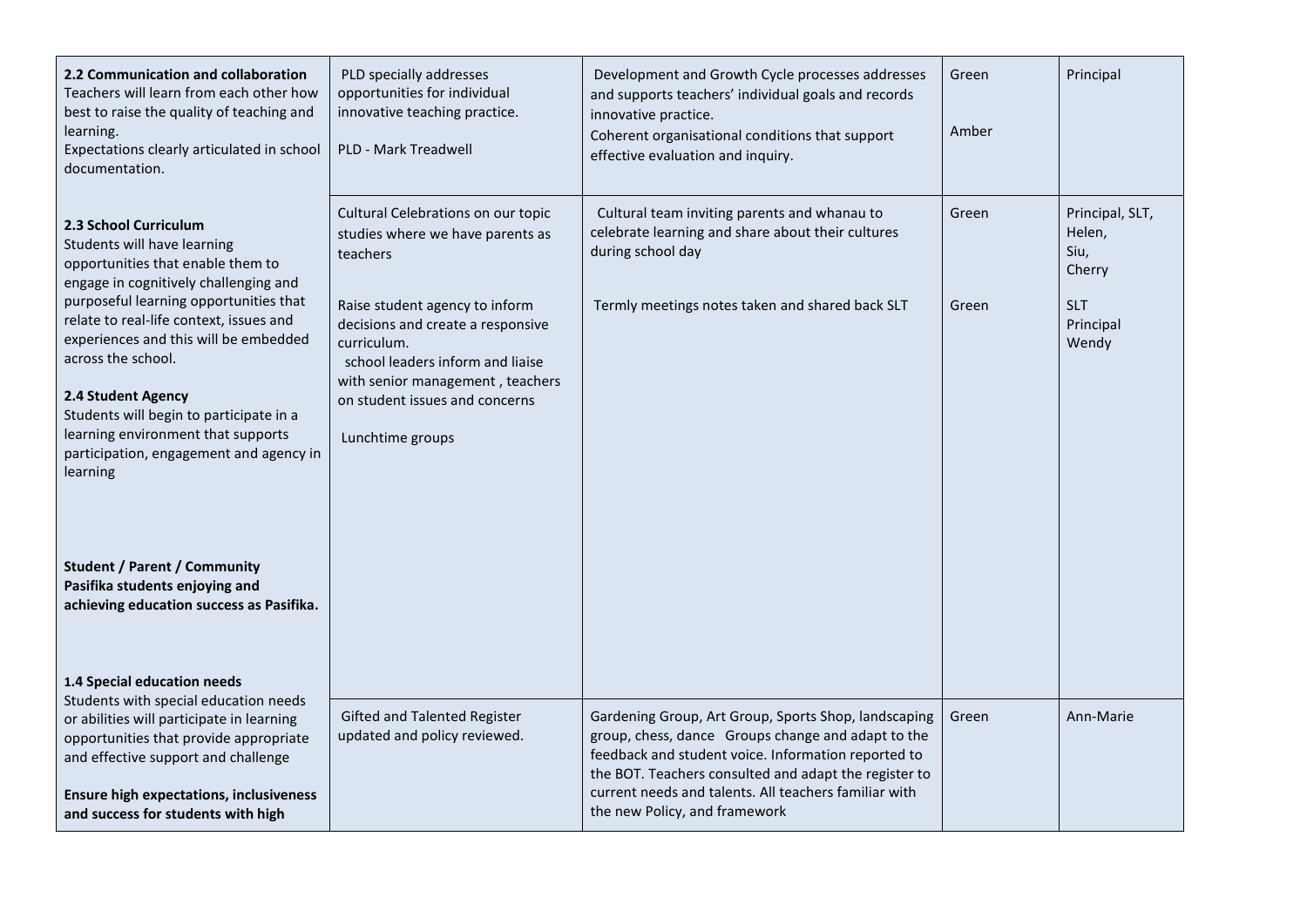| needs including gifted and talented<br>students                                                                                                                                                |                                                                                                                                                                                 | Parents consulted for permission dn feedback on<br>individual programmes<br>one day school for gifted and talented<br>$\frac{1}{2}$<br>Construction group - community members                        |                |                                              |
|------------------------------------------------------------------------------------------------------------------------------------------------------------------------------------------------|---------------------------------------------------------------------------------------------------------------------------------------------------------------------------------|------------------------------------------------------------------------------------------------------------------------------------------------------------------------------------------------------|----------------|----------------------------------------------|
| 1.5 English language learners<br>Students whose culture/first language<br>differs from the culture/language of<br>instruction are well supported to access<br>learning across the school.      | Ensure high expectations,<br>inclusiveness and success for English<br>language learners.<br>Reading Recovery - 2 teachers (1x<br>training, 1xcontinuing for Reading<br>Recovery | Students achievement has been raised, and<br>discontinued at level 17. Ongoing system to monitor<br>students, who have discontinued                                                                  | Amber<br>Amber | Principal                                    |
| 2.5 Target Students and school wide<br>assessment<br>The progress of Identified target<br>learners and priority groups will be<br>tracked and regularly reviewed for<br>effectiveness.         | Reporting to parents                                                                                                                                                            | Sharing of student data of 5, 5 $\frac{1}{2}$ 6 year olds, goals<br>set and sharing of resources to support families<br>Parent / student conferences held in term 3<br>Written report in terms 2 & 4 | Green          | Principal, Esther                            |
| Assessment that is robust, equitable for<br>all learners and informs practice will be<br>used in conjunction with moderation to<br>inform reliable OTJs (developing<br>evaluative capability). | Meet the teacher opportunity                                                                                                                                                    | Meet the teacher opportunity carried out early term<br>1. Feb 12 as a family day                                                                                                                     | Green          | Principal, SLT<br>teachers                   |
|                                                                                                                                                                                                |                                                                                                                                                                                 | classes open to parent, family whanau to celebrate<br>learning goals - Mother's Day<br>Parent teacher conferences term 3                                                                             |                | Principal, SLT,<br>teachers                  |
|                                                                                                                                                                                                | RTLB, MOE, Arohanui, Health Nurse.<br>SLT, PFW                                                                                                                                  | SENCo meetings twice a term with all agencies to<br>update and review current and pending cases<br>COL SENCo meetings twice a term                                                                   | Green          | Principal, SLT,<br>team leaders,<br>teachers |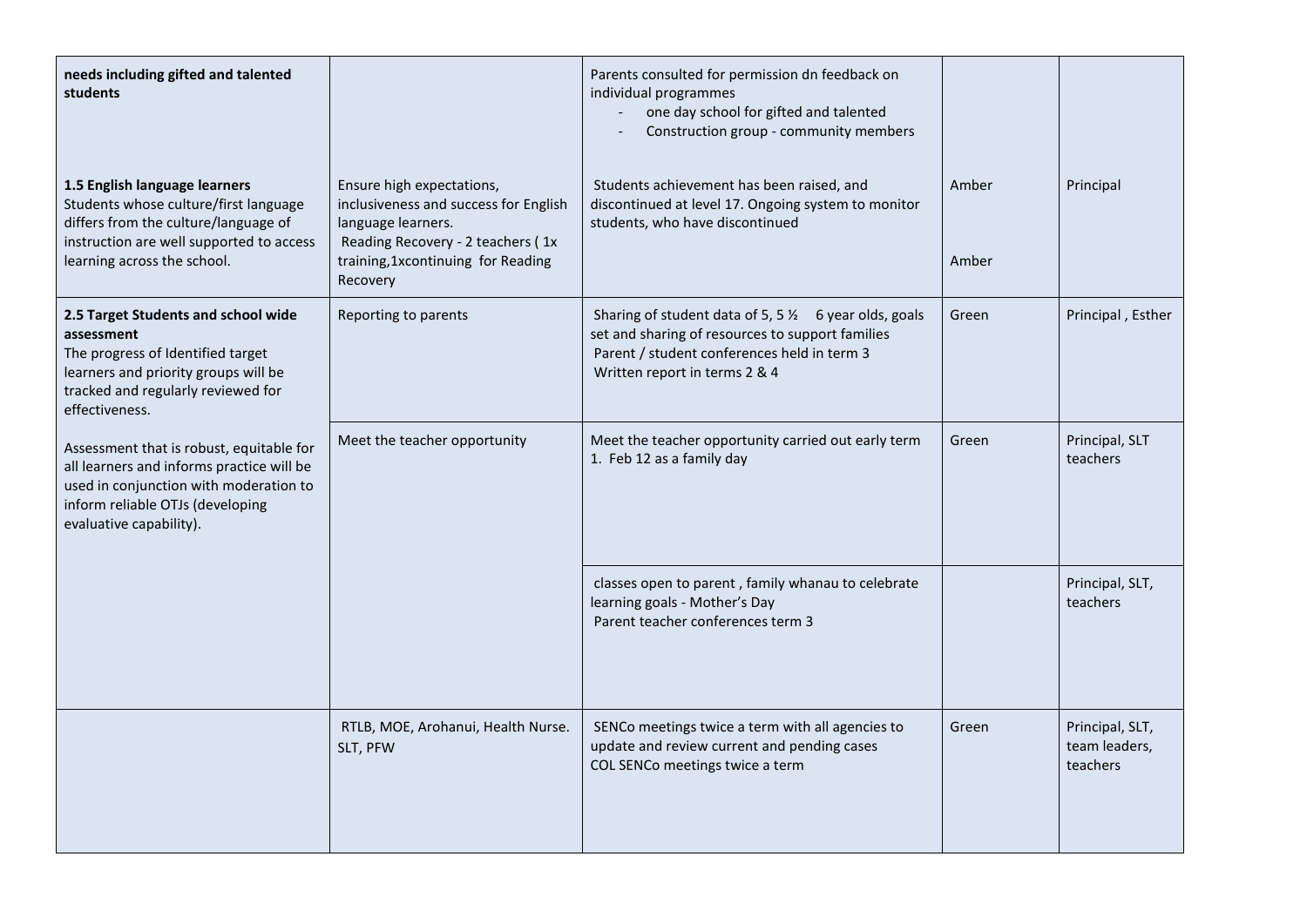|                                        | Alternative education programmes | Outsourcing and individual programmes are created<br>to meet the needs of students. Review of programmes<br>termly | Green | Principal<br>Ann-Marie<br>Team leaders<br>Scott |
|----------------------------------------|----------------------------------|--------------------------------------------------------------------------------------------------------------------|-------|-------------------------------------------------|
| <b>Reflection notes - / Next Steps</b> |                                  |                                                                                                                    |       |                                                 |

**Are we explicit in our thinking around the nature of learning how to learn**

- **Zoo group**
- **COnsciuos Kids**
- **Nature School**
- **Inschool programmes - Margaret, Antony, Margot,**

### **Cultually Responsive**

### **Students, Teachers, Parents, Community**

**Key competencies are the capabilities people have, and need to develop, to live and learn today and in the future.**

*The New Zealand Curriculum* **identifies [five key competencies:](https://nzcurriculum.tki.org.nz/The-New-Zealand-Curriculum#key_competencies)**

- **Thinking**
- **Relating to others**
- **Using language, symbols, and texts**
- **Managing self**
- **Participating and contributing**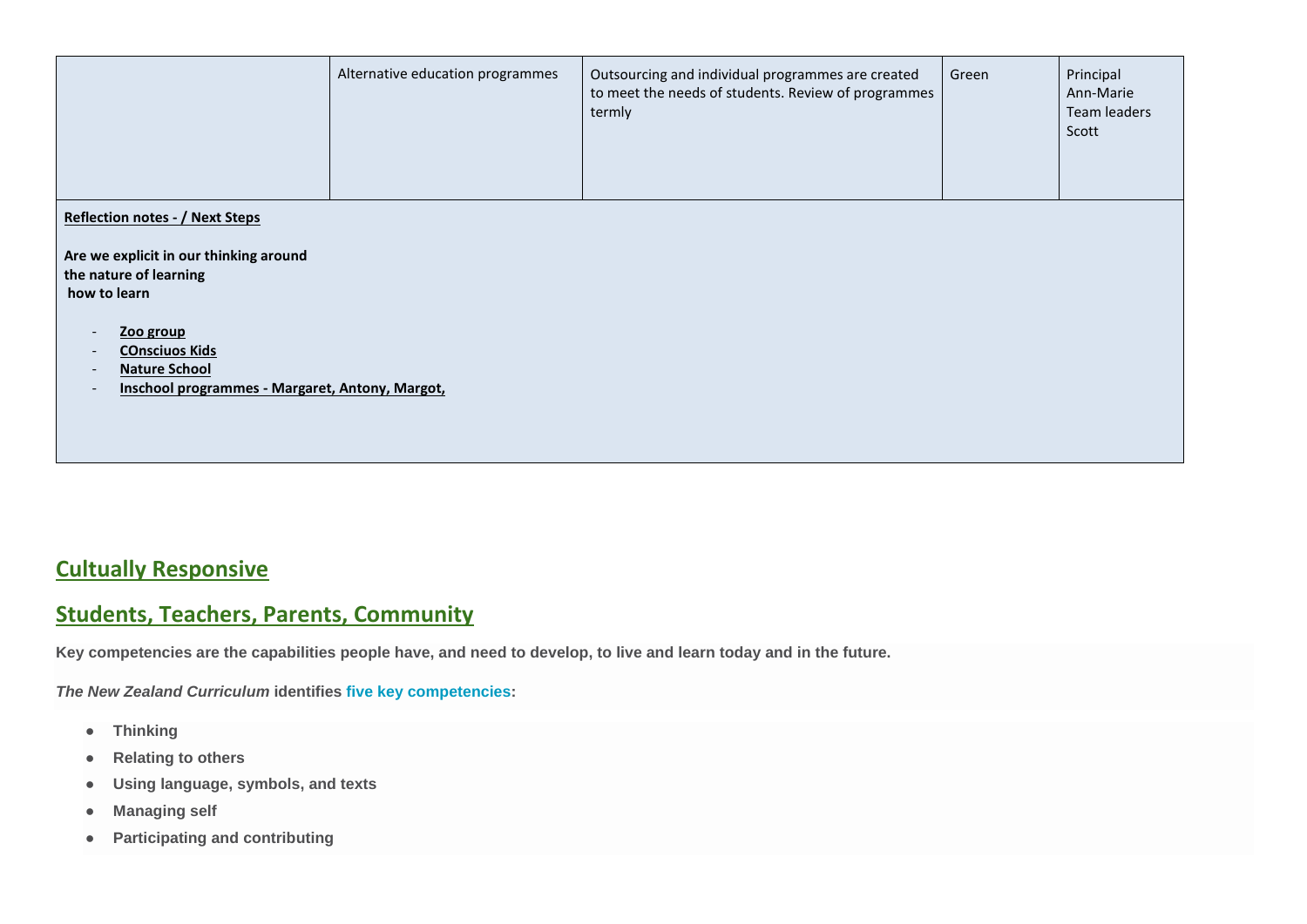| <b>Action</b>                                                                                                                                               | <b>Measure</b>                                                                                                                                                                                                                                                                                                                                                              | Red, Amber,<br><b>Green</b>                                     | <b>Timeframe</b><br><b>Who</b>  |
|-------------------------------------------------------------------------------------------------------------------------------------------------------------|-----------------------------------------------------------------------------------------------------------------------------------------------------------------------------------------------------------------------------------------------------------------------------------------------------------------------------------------------------------------------------|-----------------------------------------------------------------|---------------------------------|
| Māori students enjoying and achieving<br>education success as Māori Conitnue<br>to grow all Kapa Haka groups and<br>inclass TE REo                          | Collect and collate student and parent voice around<br>kapa haka progress and next steps at Hui each term.<br>Staff professional development through enrolment in<br>He Tikanga at Te Wananga o Aotearoa<br>Matariki Festival                                                                                                                                               |                                                                 | Principal,<br>Margot<br>Adelma, |
| Conduct twice yearly surveys on<br>parents, teachers and students to<br>assess CRRP / well being in the school.                                             | Surveys undertaken and data collated and reported on<br>to SLT, BOT, staff.                                                                                                                                                                                                                                                                                                 | Principal<br>Amber<br>Margot<br>Amber<br>Cherry<br>Red<br>Amber | <b>BOT, Adelma</b>              |
| Pasifika students enjoying and<br>achieving education success as<br>Pasifika.<br>Review Pasifika Plan each term and                                         | Outcomes of plan review are evident in SLT plans and<br>school review.<br>Conduct twice yearly surveys on parents, teachers<br>and students to assess CRRP/ well being in the school.<br>Surveys undertaken and data collated and reported on                                                                                                                               |                                                                 | Principal, Siu,                 |
| Pasifika Festival<br>Hold termly community fono to<br>gather student and parent voice<br>around well being identifying next<br>steps for Pasifika learners. | Data collated and reported on to SLT, teachers and<br>BOT.<br>Collect and collate student and parent voice around<br>students' experience in the group.<br>Staff to lead development of school choir<br>Provide opportunities for the Pasifika group to<br>perform to the wider community. eg Group to perform<br>at the Matariki festival Term 2 and pasifika festival CoL |                                                                 |                                 |
|                                                                                                                                                             | review actions for the following term.                                                                                                                                                                                                                                                                                                                                      | Term 3.                                                         | Amber <sub>t2</sub>             |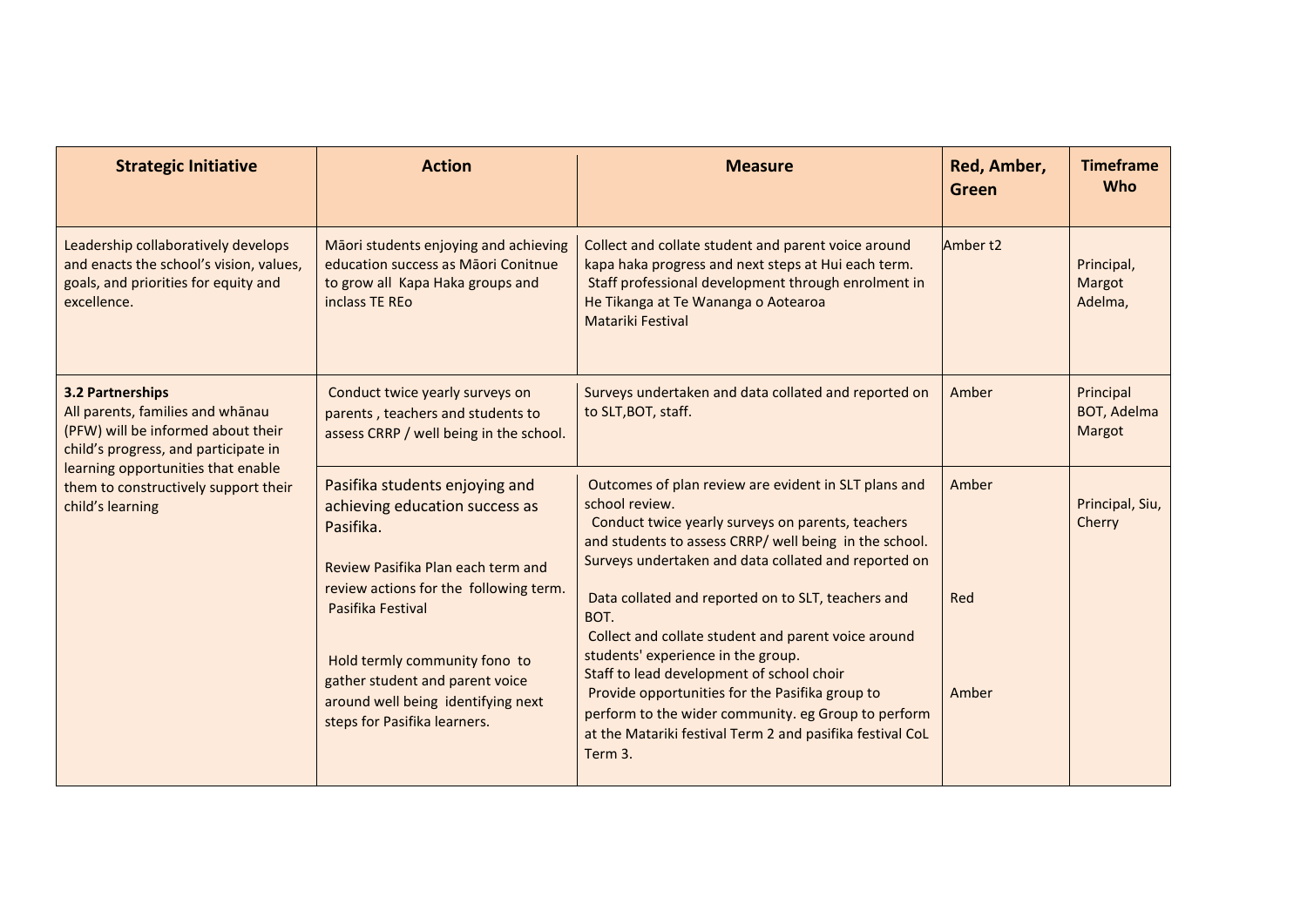| <b>3.3 Communication</b><br>A range of appropriate and effective<br>communication strategies will be   | <b>COL</b><br><b>COL PLus</b><br>School networking with local ECE.<br>Attend, participate and support ASL<br><b>WSL in communicating COL initiatives</b><br>across the school.<br>Continue to Develop COL links with<br>Maths targets - with focus on Maori<br>and Pasifika | Progress reported to SLT, BOT, and staff<br>Daren to work with Heather and Landis to initiate<br>connections and shifts in practice across the school<br>WSL attend PLD TOD day Jan 2021, &June<br>the group taught 4 x times a week                                                                                                                           | Green<br>Amber<br>Amber | Principal,<br>Heather,<br>Landis                             |
|--------------------------------------------------------------------------------------------------------|-----------------------------------------------------------------------------------------------------------------------------------------------------------------------------------------------------------------------------------------------------------------------------|----------------------------------------------------------------------------------------------------------------------------------------------------------------------------------------------------------------------------------------------------------------------------------------------------------------------------------------------------------------|-------------------------|--------------------------------------------------------------|
| reviewed and used to communicate<br>with and engage parents, family<br>whanau and the school community | Parents<br>Meet the teacher opportunities<br><b>Parent interviews</b><br>Reports to parents<br>Celebrations / acknowledgements-<br>Mothers' Day, Fathers' Day                                                                                                               | Term 1 informal meeting with students and their<br>whanau<br>Parent / student conferences held in term 3<br>Review report format and adjust accordingly<br>Afternoon teas for Mother's and Father's held to<br>celebrate parents in our school community<br>Diwali celebrations - Indian community networking<br>with wider community                          | Green                   | Principal,<br>SLT, All staff<br>Princiapl,<br>SLT. All staff |
|                                                                                                        | New parent meetings<br>Parent, student teacher, surveys term<br>$1$ and $4$                                                                                                                                                                                                 | In school mentoring<br>Cluster school events - Ki o Rahi<br><b>Sport Waitakere</b><br>ASL & WSL - working together with mathematics<br>progressions<br>Held once a term as an induction for new families on<br>how Edmonton school operates<br>Collated feedback information, and identified next<br>steps which informed professional development for<br>2021 | Green<br>Amber          | Principal<br>Wendy                                           |
|                                                                                                        | Visits to and from our local ECE<br>centres.                                                                                                                                                                                                                                | Termly vsists to and Roster set up to schedule in visits<br>each term                                                                                                                                                                                                                                                                                          | Green                   | Principal                                                    |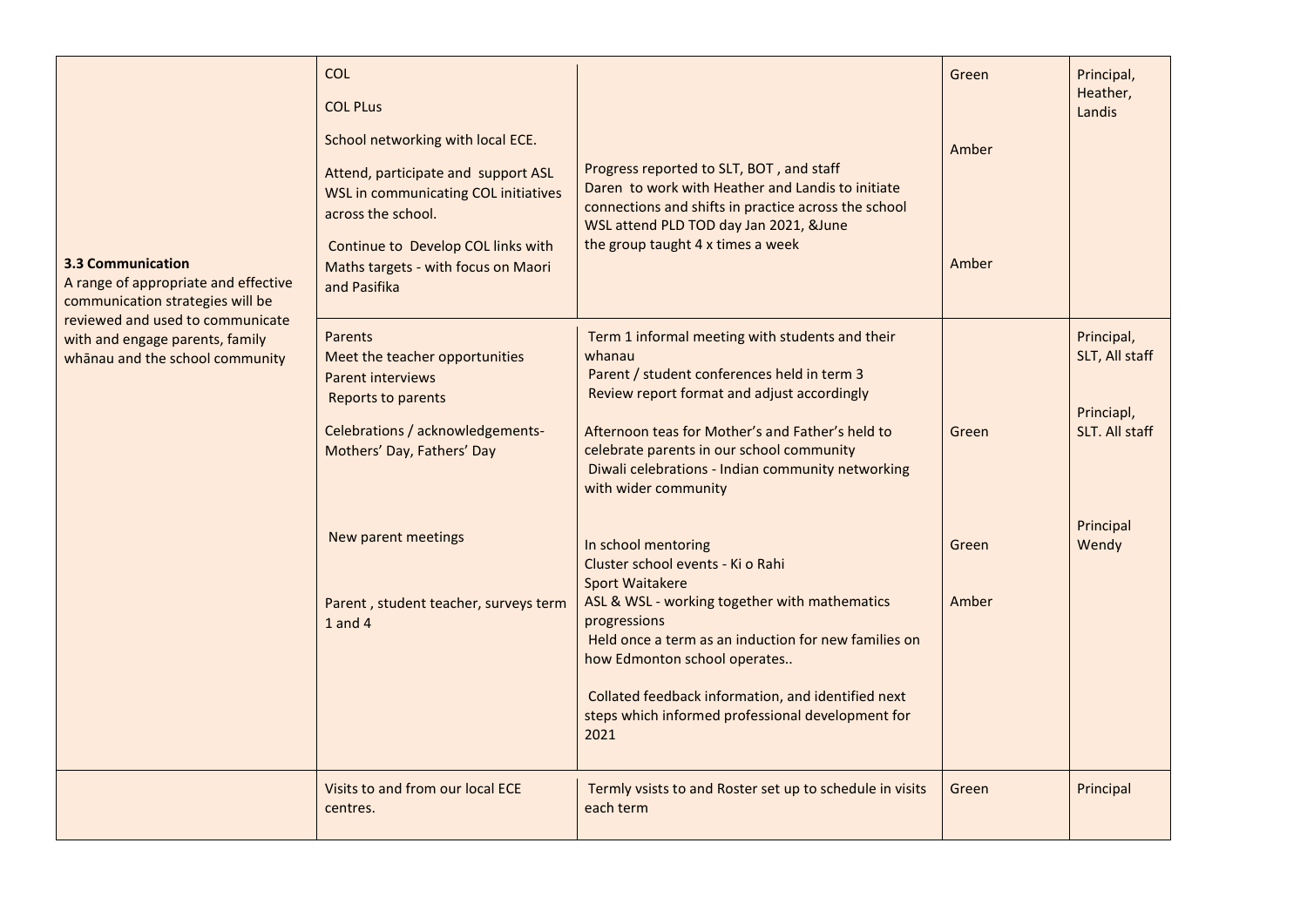|                                                                                                                                                                                                                                                                         | Centre managers scheduled to visit<br>Edmonton.                                                                                                                                            | rom our ECE's to build relationships and bonds, and<br>provide enrolment information                                                                                                                             |                |                                                                             |
|-------------------------------------------------------------------------------------------------------------------------------------------------------------------------------------------------------------------------------------------------------------------------|--------------------------------------------------------------------------------------------------------------------------------------------------------------------------------------------|------------------------------------------------------------------------------------------------------------------------------------------------------------------------------------------------------------------|----------------|-----------------------------------------------------------------------------|
|                                                                                                                                                                                                                                                                         | <b>SENCO</b><br>Intermediate school transition visits.                                                                                                                                     | SENCO and senior school teachers liaise closely with<br>Intermediate, and partake in events to help transition<br>Year students                                                                                  | Green          | Ann-Marie                                                                   |
|                                                                                                                                                                                                                                                                         | Mutukaroa meetings across the<br>school.                                                                                                                                                   | Termly meetings across schools to share practice, and<br>report back to SLT, BOT                                                                                                                                 | Amber          | <b>Esther</b><br>Helen                                                      |
| Communication supports and<br>strengthens reciprocal, learning<br>centred relationships                                                                                                                                                                                 | Combination of withdrawal (Junior<br>School ) and teacher aide in class<br>support (middle and senior) led by<br>ESOL teacher.                                                             | Weekly meetings with T/As and Helen to review and<br>set goals for the following week source resources.                                                                                                          | Green          | Principal,<br>Helen, SLT,<br><b>SENCO</b>                                   |
| <b>Students whose culture and first</b><br>language differs from the culture /<br>language of instruction are well<br>supported to access learning across<br>the school.1.5<br>Ensure high expectations,<br>inclusiveness and success for English<br>language learners. | Support for classroom teacher by<br>senior leaders (ESOL team) planning<br>and teaching. PLD & last year<br>Foundation group as the needs arise -<br>vocab building, language structures - | Workshop with teams around planning for ELLS<br>students in Term 3. Review and report to SLT in term 4.<br>- Confident students integrating into classrooms after<br>completing their individual programmes      | Green          | Helen<br><b>SLT</b><br>Principal, SLT,<br>teachers                          |
|                                                                                                                                                                                                                                                                         | <b>Cluster Sports Days</b>                                                                                                                                                                 | School is regularly represented at cluster sports events                                                                                                                                                         | Green          | Principal<br>Scott                                                          |
|                                                                                                                                                                                                                                                                         | Newsletter / e- mailed - paper<br>School website and facebook                                                                                                                              | Layout and content is more student based<br>School website review carried out each term.<br>More regular use of the school facebook page to share<br>success and events.<br>More use of google classroom, seesaw | Amber<br>Green | Principal, All<br><b>Staff</b><br>Principal,<br>SLT, ASL -<br>Daren, Claire |
| <b>3.5 Resourcing</b><br>The board of trustees and school<br>leaders will promote a high positive                                                                                                                                                                       | Creating connections with our<br>Community                                                                                                                                                 | During Inquiry themes where appropriate teachers are<br>making links to the local community and highlighting<br>resources we have close to the school.                                                           | Red            | Principal,<br>BOT, SLT,<br><b>Team leaders</b>                              |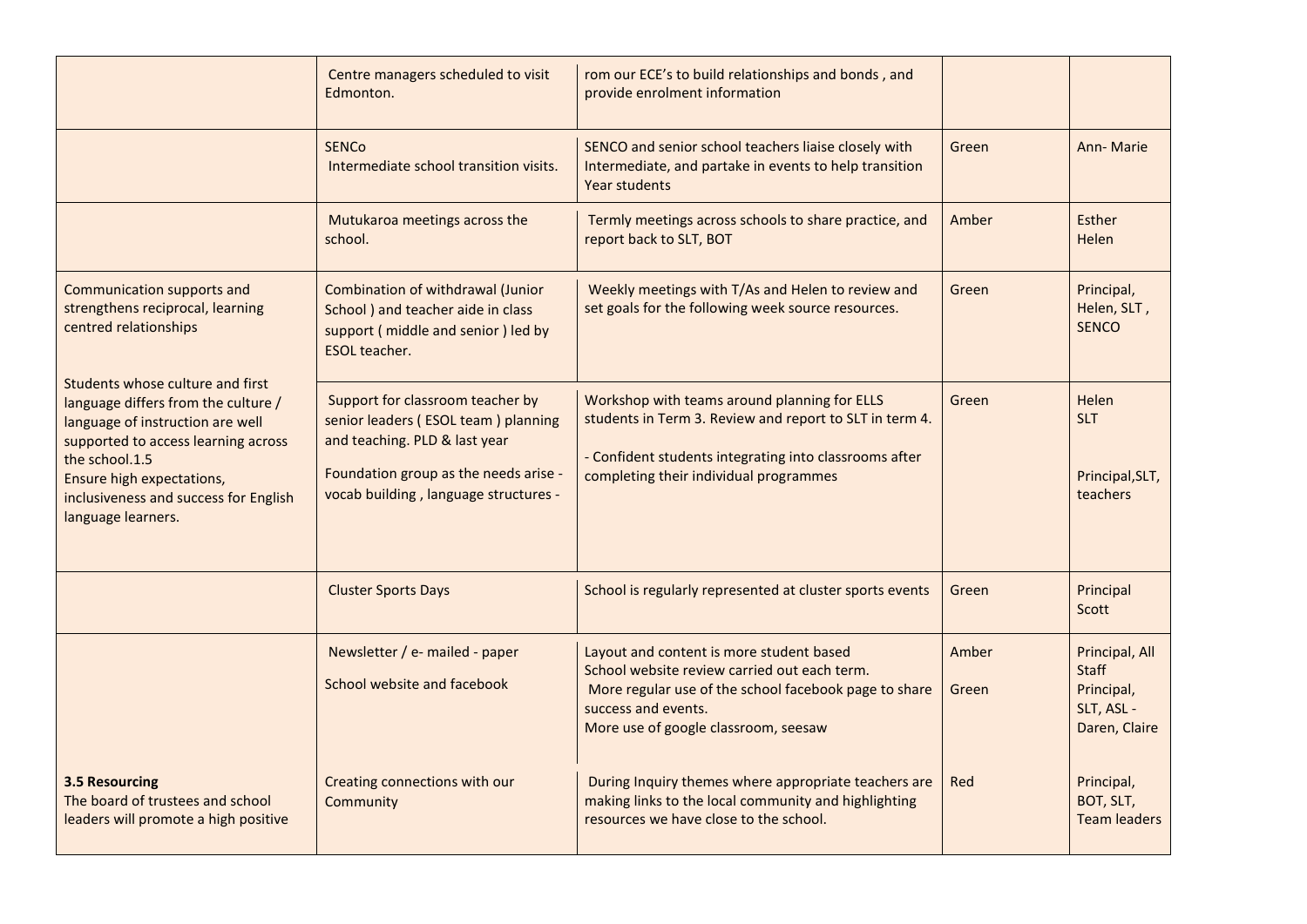| profile of the school to attract and<br>actively seek<br>sponsorship to support teaching and<br>learning programme |  |  |  |  |  |  |  |  |
|--------------------------------------------------------------------------------------------------------------------|--|--|--|--|--|--|--|--|
| <b>Reflection / Next Steps</b>                                                                                     |  |  |  |  |  |  |  |  |
| Are we explicit in our thinking around key competencies<br>TE Reo in class to do with teacher capabilities         |  |  |  |  |  |  |  |  |
| He Papa Reo PD for many staff                                                                                      |  |  |  |  |  |  |  |  |
| Map out whole school Continuum for Te Reo                                                                          |  |  |  |  |  |  |  |  |
| Need to develop a system - build onto staff meetings for upskilling other teachers                                 |  |  |  |  |  |  |  |  |
| Google form for surveying maori / pasigfika parents                                                                |  |  |  |  |  |  |  |  |
| Statistics for pasifika boys arent great - in data gathering mode                                                  |  |  |  |  |  |  |  |  |

### **Wellbeing**

### **Students, Teachers, Parents, Community**

**Key competencies are the capabilities people have, and need to develop, to live and learn today and in the future.**

*The New Zealand Curriculum* **identifies [five key competencies:](https://nzcurriculum.tki.org.nz/The-New-Zealand-Curriculum#key_competencies)**

- **Thinking**
- **Relating to others**
- **Using language, symbols, and texts**
- **Managing self**
- **Participating and contributing**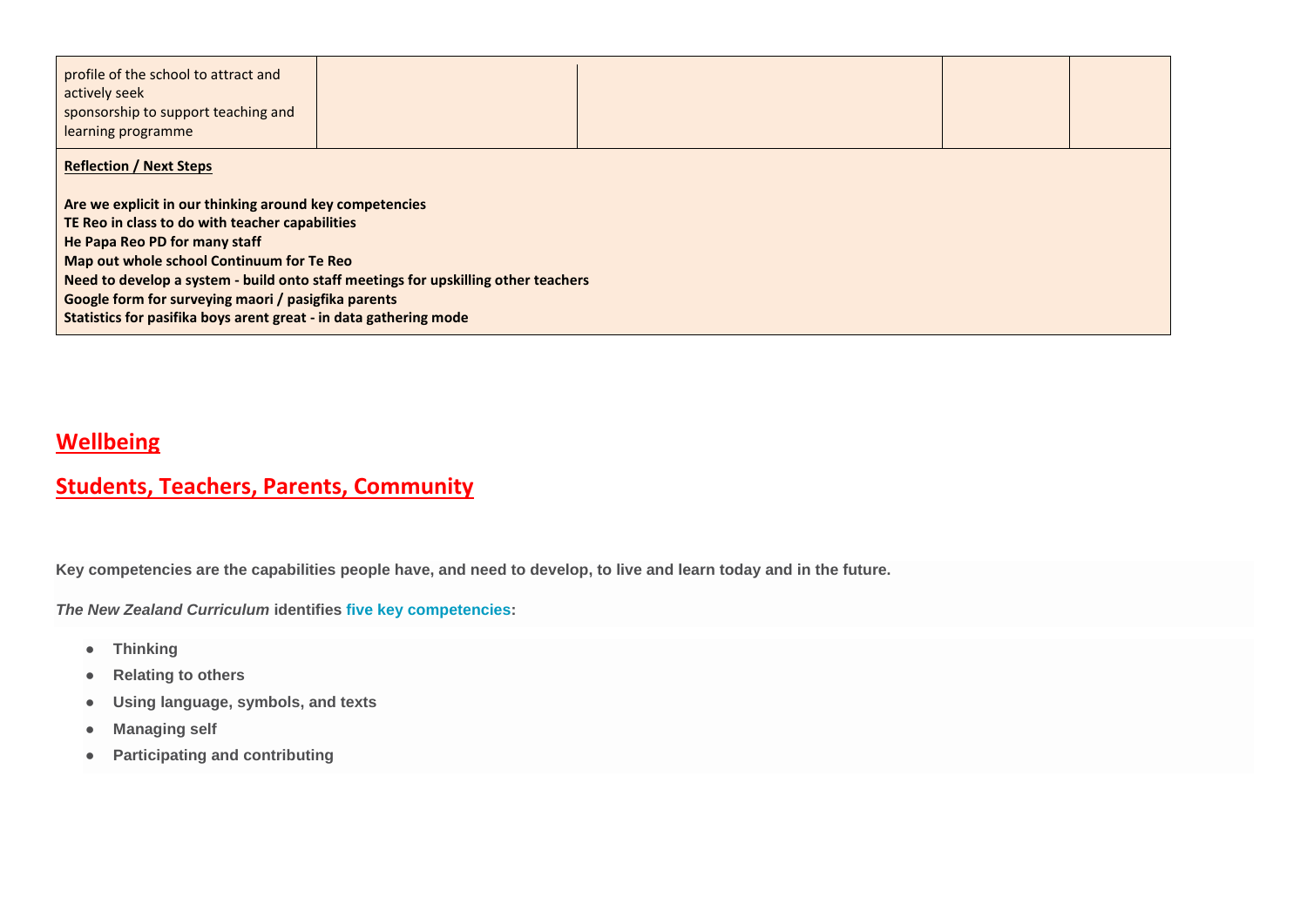| <b>Strategic Initiative</b>                                                                                                                                                                                                                                                           | <b>Action</b>                                                                                                     | <b>Measure</b>                                                                                                                                                                                          | Red, Amber,<br><b>Green</b> | <b>Timeframe</b><br><b>Who</b>                                       |
|---------------------------------------------------------------------------------------------------------------------------------------------------------------------------------------------------------------------------------------------------------------------------------------|-------------------------------------------------------------------------------------------------------------------|---------------------------------------------------------------------------------------------------------------------------------------------------------------------------------------------------------|-----------------------------|----------------------------------------------------------------------|
| 3.1 Governance and school<br>leadership<br>BOT and school leadership actively<br>seeks the perspectives and<br>aspirations of students, parents,<br>families and whanau as part of the<br>development of the school's vision,<br>values, strategic direction, goals and<br>priorities | Hold termly community hui to<br>gather student and parent voice,<br>identifying next steps for Māori<br>learners. | Data collated and reported on to SLT, teachers and BOT                                                                                                                                                  | Amber                       | Principal,<br>Adelma                                                 |
|                                                                                                                                                                                                                                                                                       | <b>ENVIRO SCHOOLS</b>                                                                                             | Termly meetings, feedback collected and collated and<br>feedback to SLT. A BOT member attends each meeting.                                                                                             |                             | Principal, Lise,                                                     |
| BOT, supported by school leadership,<br>leads the community in identifying<br>with the school and vision.                                                                                                                                                                             |                                                                                                                   |                                                                                                                                                                                                         |                             |                                                                      |
| Partnerships across health, education<br>and social services.                                                                                                                                                                                                                         | Term 4 transition meetings for<br>learners with special abilities and<br>high needs.                              | Clear timeframe for class, student, teacher allocation.<br>Handover of important information in term 4 meeting.                                                                                         |                             | Principal                                                            |
| <b>3.2 Partnerships</b><br>All parents, families and whanau<br>(PFW) will be informed about their<br>child's progress, and participate in<br>learning opportunities that enable<br>them to constructively support their<br>child's learning<br><b>3.4 Transitioning</b>               | Scheduled meetings for<br>transitioning students within the<br>school for 2022                                    | Term 4 meetings for all staff to pass on information for high<br>needs, and identified children of concern.                                                                                             |                             | Principal, SLT,<br><b>SENCO</b>                                      |
|                                                                                                                                                                                                                                                                                       | IEPs/ IBP's review of processes<br>and systems.                                                                   | Continue to review IEP/ IBP process and system. Timetable of<br>review process shared with staff.<br>Process created for ongoing tracking and monitoring.                                               |                             | Ann-Marie                                                            |
|                                                                                                                                                                                                                                                                                       | <b>Parent Reading Programme</b>                                                                                   | Selection to be worked out by SENCo. ESOL, and teachers<br>giving priority to ex Reading Recovery who require extra<br>support, then yr, yr 5 yr 4 ex or current ESOL status reading<br>below Level 20. |                             | Helen, SLT,<br>Ann-Marie,<br>Antony,<br>teachers in<br>senior school |
|                                                                                                                                                                                                                                                                                       | COL SENCo register developed                                                                                      | Continue Development of COL SENCo register to share data<br>and vision for our students                                                                                                                 |                             | Principal, Ann-<br>Marie, Helen                                      |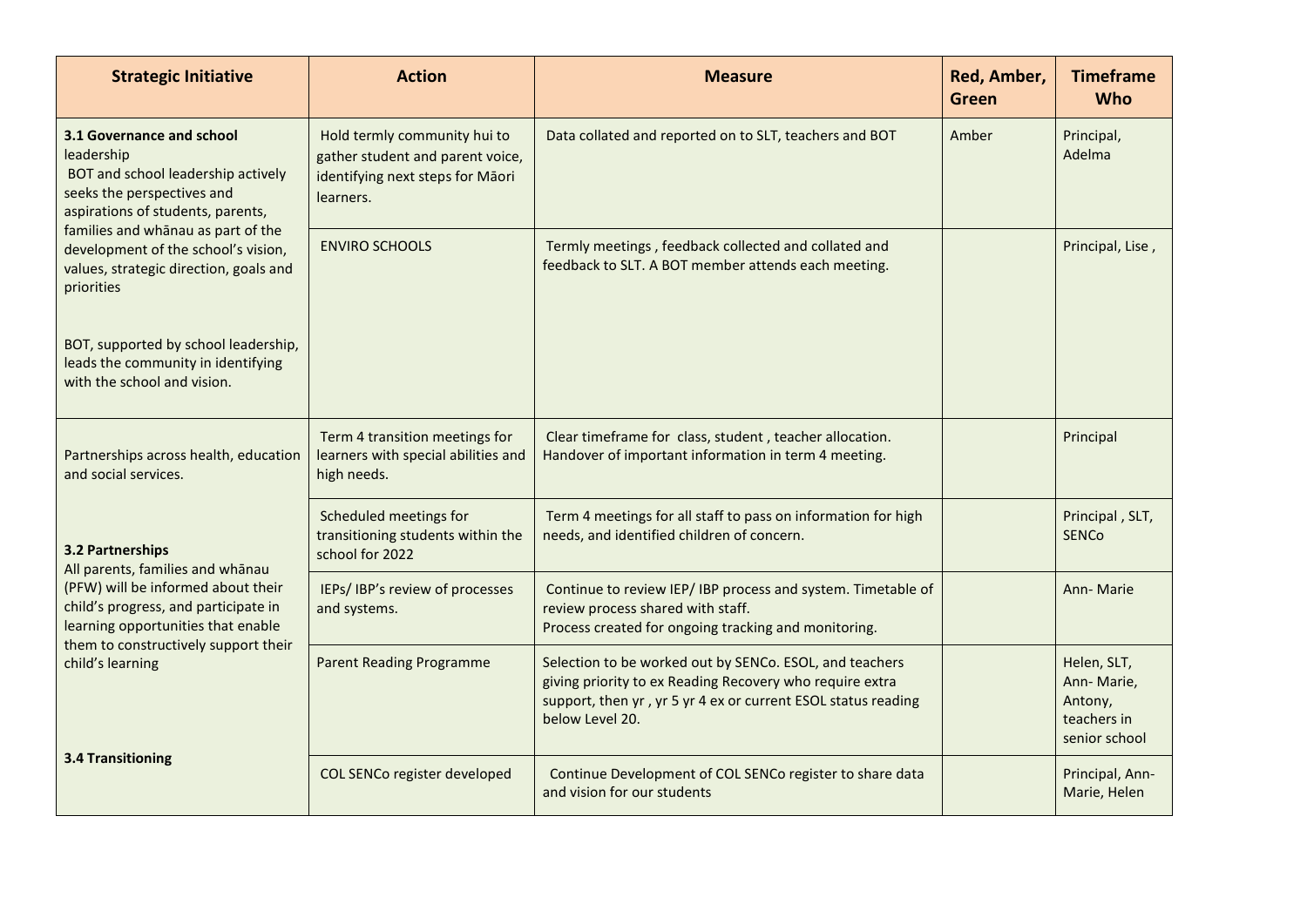| Learners will be well supported in<br>their transitions to and from and<br>within Edmonton School | SLT team review enrolments,<br>and placements each term.                                               | Ballot system in place for out of zone.                                                                                                                                                                                                                                                                                              | Principal, SLT                                                        |
|---------------------------------------------------------------------------------------------------|--------------------------------------------------------------------------------------------------------|--------------------------------------------------------------------------------------------------------------------------------------------------------------------------------------------------------------------------------------------------------------------------------------------------------------------------------------|-----------------------------------------------------------------------|
|                                                                                                   | Procedure review for class lists<br>for the following year.                                            | Procedure reviewed and trialled by SLT when preparing class<br>lists for 2022.                                                                                                                                                                                                                                                       | Principal, SLT                                                        |
|                                                                                                   | student well being                                                                                     | development of school-wide approaches for supporting<br>school-wide, key competencies and well being - health<br>action plan around learning emotional skills in weekly<br>timetable                                                                                                                                                 | Principal, SLT,<br>Student well<br>being group                        |
|                                                                                                   |                                                                                                        | Consistent student -run games and activities at lunchtime                                                                                                                                                                                                                                                                            |                                                                       |
|                                                                                                   |                                                                                                        | Development of enviro school, and school gardening projects<br>- design and complete plan for water garden by the water<br>tank.<br>develop signage for the entrance to the school<br>Development leadership programme to extend talented<br>students<br>- Children running their own games developed with their own<br>set of rules | Principal, SLT,<br>Scott<br>Principal, SLT,<br>Lise<br>Principal, SLT |
|                                                                                                   | Review and refine systems to<br>identify change priorities.<br>School-wide, Cluster and COL<br>schools | Clear systems established to collect information. Change<br>priorities are identified and next steps are put in place.                                                                                                                                                                                                               | Principal, SLT.<br><b>Staff</b>                                       |
|                                                                                                   | <b>Travelwise/Bike Track</b>                                                                           | Promotions termly to raise awareness of road safety, and<br>drop and walk zones                                                                                                                                                                                                                                                      | Principal, Scott                                                      |
|                                                                                                   | Whole staff celebrations                                                                               | Timetabled throughout the term on a more regular basis                                                                                                                                                                                                                                                                               | Principal                                                             |
|                                                                                                   | Friday Catch Up                                                                                        | Weekly email to celebrate and raise awareness of all the<br>successes within the school                                                                                                                                                                                                                                              | Principal                                                             |
|                                                                                                   | Teacher coupons                                                                                        | Extra release time for teachers to reward hard work and<br>allow for time to complete work                                                                                                                                                                                                                                           | Principal                                                             |